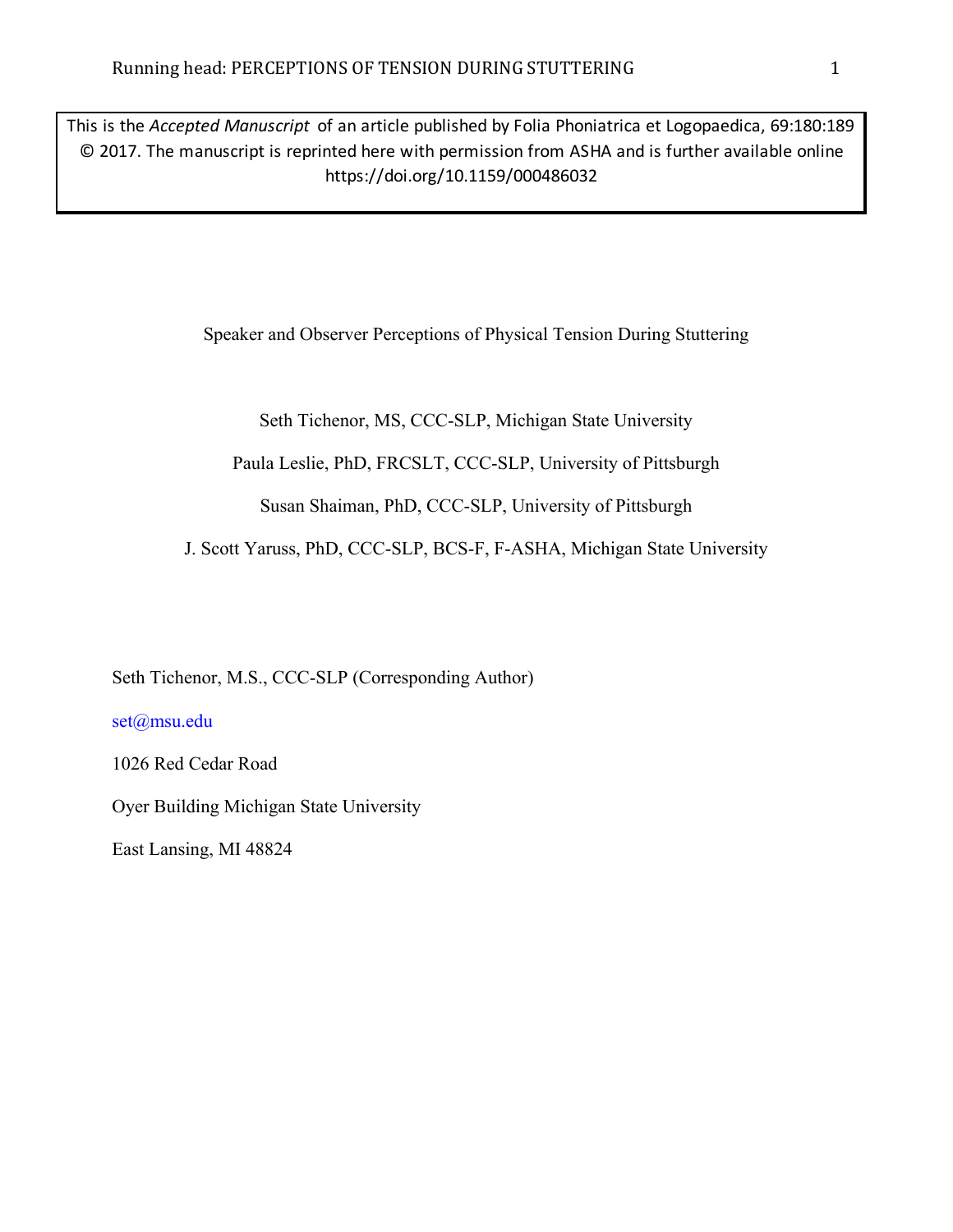# Abstract

Purpose: Speech-language pathologists routinely assess physical tension during evaluation of those who stutter. If speakers experience tension that is not visible to clinicians, then judgments of severity may be inaccurate. This study addressed this potential discrepancy by comparing judgments of tension by people who stutter and by expert clinicians to determine if clinicians could accurately identify the speakers' experience of physical tension.

Method: Ten adults who stutter were audio-video recorded in two speaking samples. Two board-certified specialists in fluency evaluated the samples using the Stuttering Severity Instrument-4 and a checklist adapted for this study. Speakers rated their tension using the same forms, then discussed their experiences in a qualitative interview so themes related to physical tension could be identified.

Results: The degree of tension reported by speakers was higher than that observed by specialists. Tension in parts of the body that were less-visible to the observer (chest, abdomen, throat) was reported more by speakers than by specialists. The thematic analysis revealed that speakers' experience of tension changes over time and that these changes may be related to speakers' acceptance of stuttering.

Conclusion: The lack of agreement between speaker and specialist perceptions of tension suggests that using self-reports may be a necessary component for supporting the accurate diagnosis of stuttering.

Keywords: Stuttering, Tension, Self-Report, Assessment, Treatment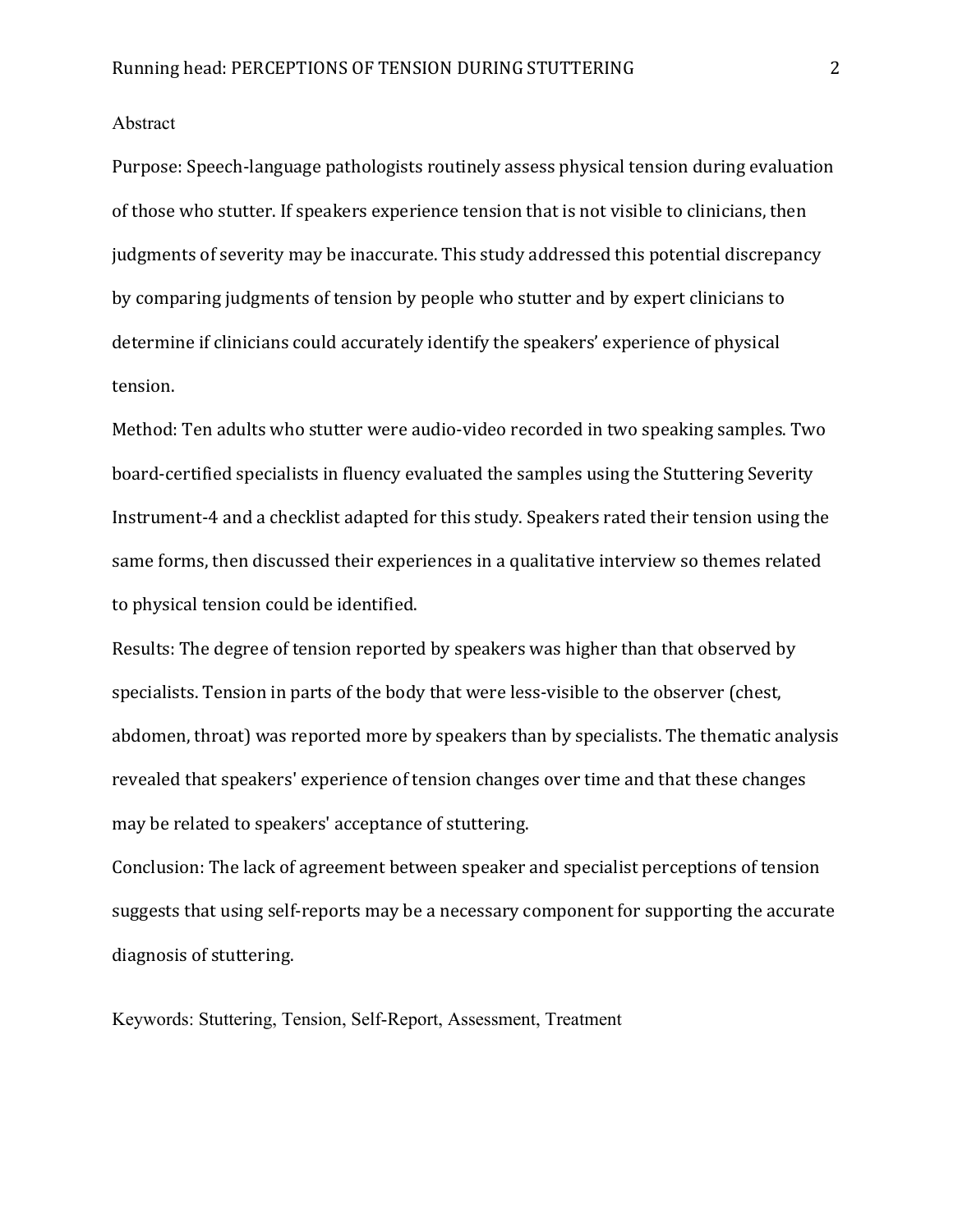#### **1.0 Introduction**

# **1.1 Physical Tension and Stuttering Severity**

Physical tension is a central aspect of a speaker's experience of stuttering [1, 2]. Tension is often assessed during diagnostic evaluations and addressed in treatment. Physical tension that can be observed by listeners has been shown to vary from person to person [3-5], and it can occur in different locations, including the muscles of the respiratory, phonatory, or articulatory systems [4, 6]. Increased physical tension may result from a desire to maintain fluency, to push through a moment of stuttering, or to stop a moment of stuttering once it has begun [6]. Physical tension may also be increased when a person reacts to external factors, such as listener reactions and time pressures [1, 6-9]. It may also be increased in response to internal factors, such as the anticipation and learned avoidance of stuttering [6, 10, 11]. Regardless of the cause, increased physical tension is clinically significant because it is one aspect of the behavior that typically contributes to the assessment of stuttering severity [12, 13].

Few published research studies have examined physical tension during stuttering using the reports of people who stutter. Snidecor [4] evaluated the self-reports of physical tension of 17 people who stutter (one female and sixteen males). Physical tension was most frequently reported in the jaw, front of the tongue, front of the throat, inside or back of the throat, the chest, and the abdomen; no one area was reported by all participants. These frequently experienced locations were also judged to be more physically tense during stuttering than other areas of the body. No study as yet has replicated these findings or compared the reports of people who stutter to the observations of listeners (such as speech-language pathologists) who routinely assess physical tension during stuttering as part of a diagnostic evaluation. Listener evaluation of physical tension is one of the 3 components of the Stuttering Severity Instrument [14] measures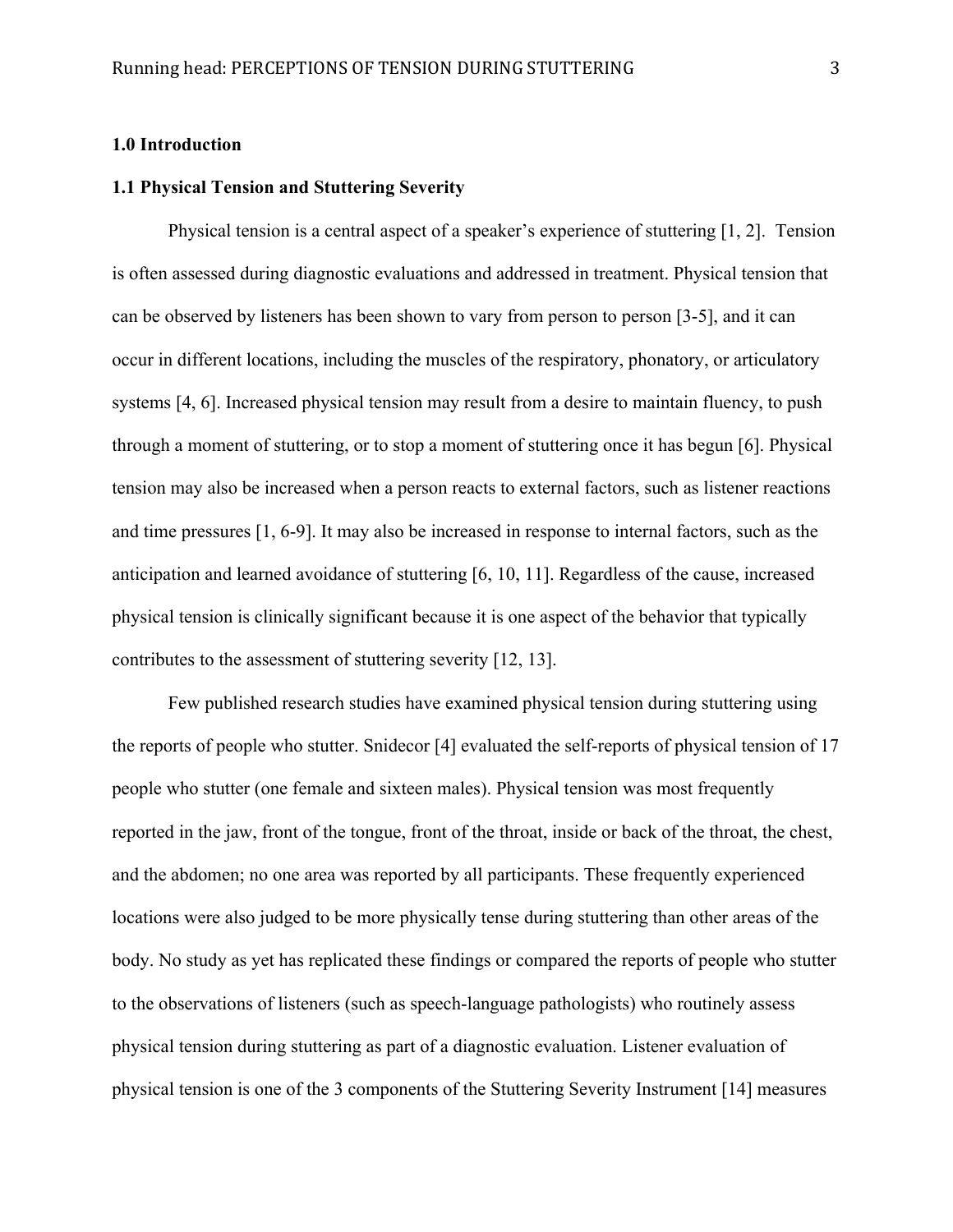the severity of so-called physical concomitants in terms facial grimaces, distracting sounds, head movements, and movements of the extremities. The reliability of the SSI-4 has been shown to be suspect [15]. The aspects of physical tension evaluated in the SSI-4 do not encompass all of the locations reported by speakers [4], so it is possible that listener observations and speaker experiences of locations and degrees of physical tension do not align.

Instrumental measures may provide one way of assessing physical tension during moments of stuttering. Much research has tried to measure the physiological correlates of tension and muscle activity in people who stutter. Shaprio [16] stated that, while no particular relationship exists between disfluency and degree of tension, all moments of stuttering are accompanied by increased and variable muscle tension. In contrast, other research has illustrated how moments of stuttering are not typically characterized by increased levels of tension in laryngeal muscles when evaluated through electromyography (EMG) [17]. The same results have been found with muscle activity of the lower and upper lips [18]. Though EMG amplitude may be the same for moments of stuttering and moments of fluent speech, oscillations of muscle activity in some muscles may differ between moments of stuttering and moments of fluent speech, suggesting variability between the speech patterns of adults who stutter [19]. These patterns may be true of laryngeal muscles [20], as well as more visible muscle systems [19]. Most instrumental evaluations of tension have used measurements of single muscles in specific speaking tasks. Because people who stutter often experience tension in multiple areas and with varying degrees of tension [4], there is a possible discrepancy between what a speaker experiences during moments of stuttering, what instrumentation is able to record, and what observers can perceive. More information is needed about speakers' experiences of stuttering and how those perceptions align with clinician observations.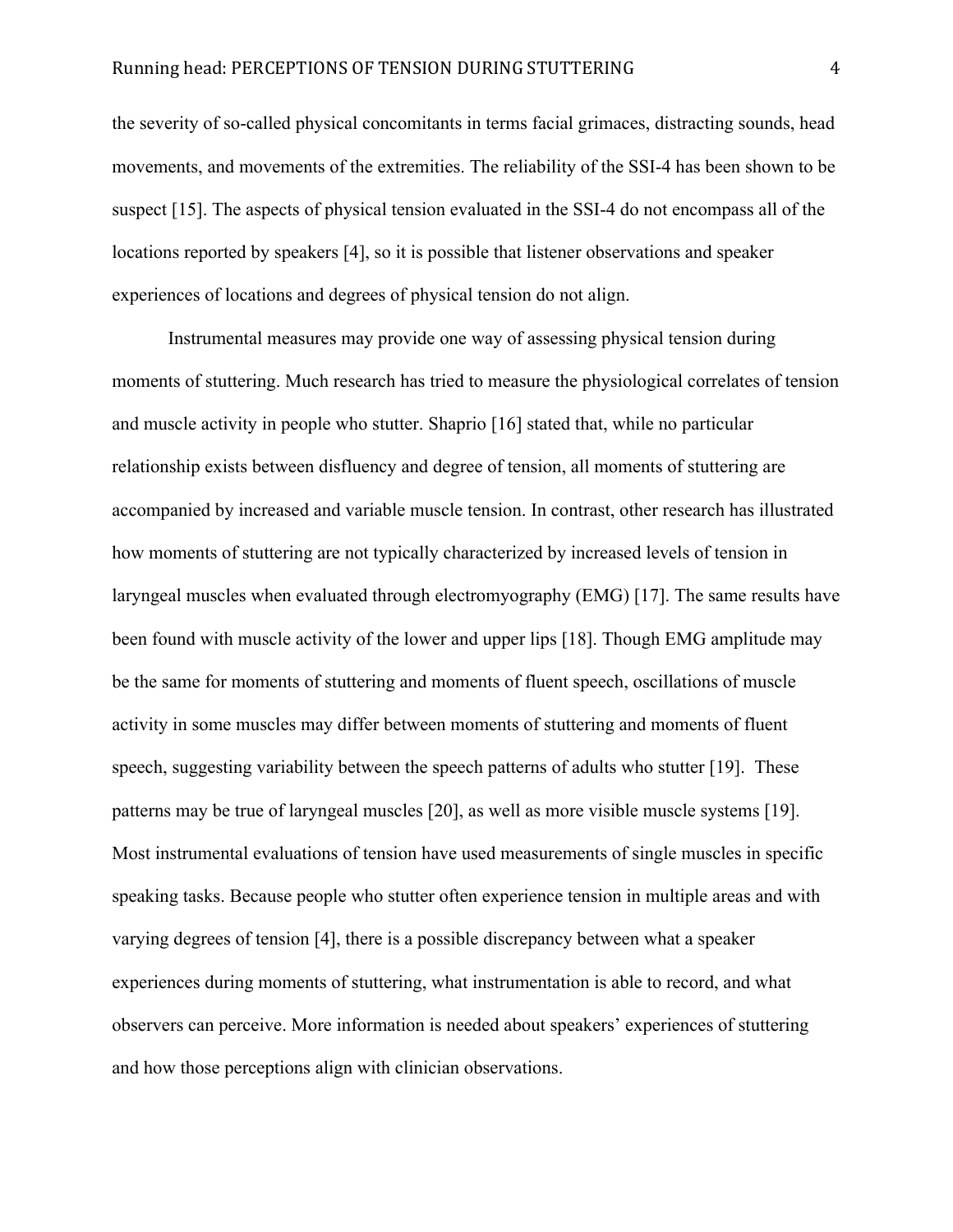#### **1.2 Observer-Based Measures vs. Self-Reports**

Assessments of physical tension are dependent on the clinician's observations. Martin and Haroldson [12] showed that judges assess stuttering severity differently when presented with audio, visual, or combined audiovisual information. If clinicians judge severity differently depending upon how they view a sample, then observation bias may affect judgments of stuttering behaviors that are more or less visible or audible to listeners. Self-reports of people who stutter may be one answer to this problem. In many areas of the field, the self-reports of people who stutter have become an important method in diagnostic evaluations and research settings to capture difficult or impossible to observe behaviors and characteristics [see 21, 22]. In areas such as quality of life, the reports and insights of people who experience a condition are vital to assessment and intervention [23]. Still, self-reports are not widely used to measure stuttering behaviors. It is unknown to what degree the observations of clinicians and the experiences of speakers align in regard to physical tension. Although some authors have questioned the ability of speakers to accurately quantify and differentiate stuttering experiences [24, 25], the fact that speakers report these experiences suggests that such self-reports are clinically meaningful—at least to the speakers themselves.

Interestingly, no prior studies have compared clinician and speaker perceptions of physical tension experienced during moments of stuttering. Given that tension may occur in parts of the body that are less visible to clinicians, it is likely that a clinician's observations may overlook some clinically relevant aspects of speaker's physical experience of stuttering. If clinicians are in fact missing clinically relevant aspects of physical tension, then self-reports of people who stutter may lead to better diagnostic and therapeutic outcomes. Therefore, the primary purpose of this study was to compare the self-reports of physical tension experienced by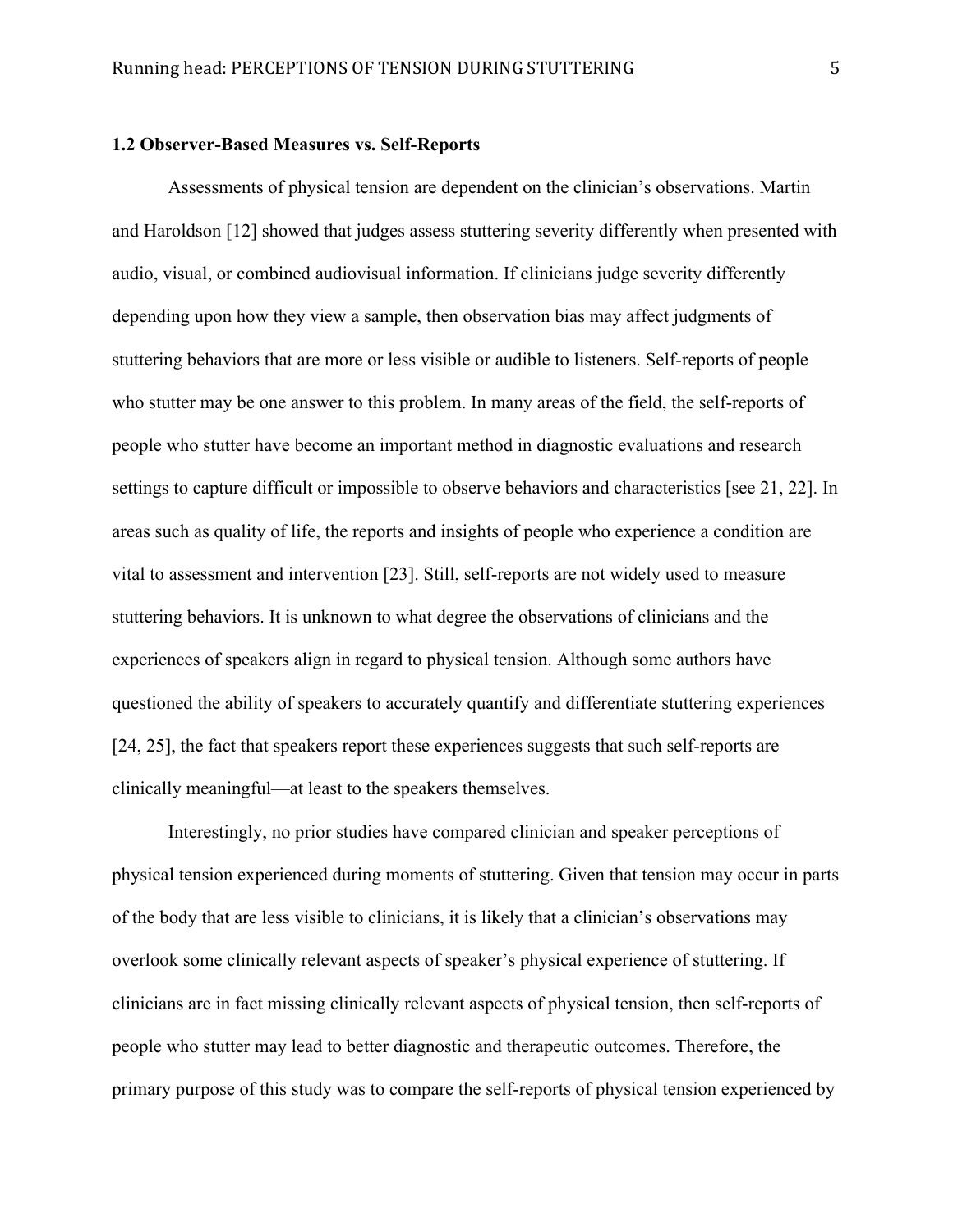people who stutter with traditional clinician-based observations, such as those used in common standardized assessments [e.g. 13]. A secondary objective was to explore speakers' self-reports and clinicians' observations of tension using interviews and a checklist reflecting various location and degrees of perceived physical tension in order to support improvements in diagnosis and treatment of physical tension associated with moments of stuttering.

#### **2.0 Methods**

## **2.1 Participants**

# **2.1.1 People Who Stutter**

Ten people who stutter (five females and five males) were recruited through personal contacts of the first and last authors, both speech-language pathologists who are active in the community of people who stutter. The mean age for 9 of the 10 participants was 44 years, with a range of 23 to 76 years. (One participant elected not to provide biographical data, including age.) All participants who stutter reported onset of stuttering during childhood, and their life experiences of stuttering were judged by the authors to be comparable to those of others who stutter [2, 26]. Participants reported having undergone treatment during childhood, as adults, or both, using a range therapy techniques, including fluency shaping, stuttering modification, and intensive programs. Three were still undergoing treatment at the time of this study. Nine of the participants who stutter were also members in a local chapter of the National Stuttering Association. The University Institutional Review Board approved the study and informed consent was obtained from all participants prior to their participation.

## **2.1.2. Speech-Language Pathologists**

Two speech language pathologists holding the certificate of clinical competence in speech-language pathology (CCC-SLP) and board-certification as specialists in fluency disorders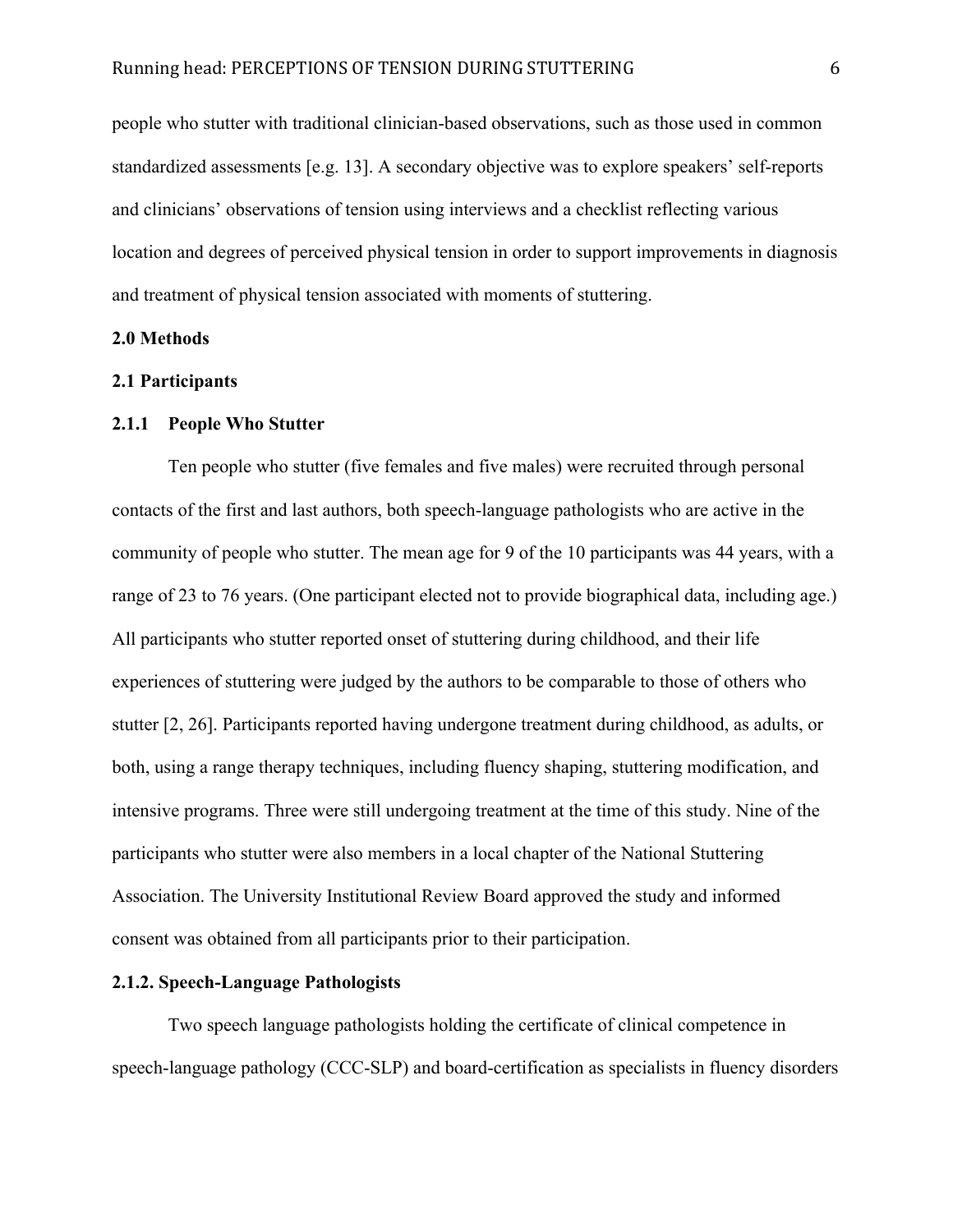(BCS-F) were recruited as judges based on personal contacts of the last author. Both gave informed consent prior to their participation in the study. The use of two specialist clinicians is consistent with prior literature reflecting the appropriateness of using judgements from highly trained listeners for diagnosing and treating stuttering [see 27, 28].

## **2.2 Data Collection and Analysis**

Quantitative data in this study were based on: (a) analysis of two speaking tasks (b) scores from the SSI-4, and (c) a "tension checklist" developed for this study. A third speaking task was undertaken for qualitative analysis (described below). The SSI-4 was administered according to protocols outlined in the manual [14]. To examine the different locations in which speakers might experience tension, a checklist was created based on the work of Snidecor [4], who described speaker reports of tension in various parts of the body. The adapted checklist indicated 8 locations where physical tension might occur in a speaker's body, with an eight-point equal-appearing interval scale indicating lower tension to higher tension in each location within the body. If no tension was felt or observed in a particular part of the body, then speakers and specialists were asked to leave the corresponding item blank, and the item was scored as a 0 in subsequent analyses. A score of 1 was considered the least tension, while a score of 7 was considered the highest tension. Locations listed were eyes, lips, tongue, cheeks, throat, vocal folds, chest, and abdomen. Participants and specialists both rated how much tension they perceived or observed in each speaking task using the scale. The tension checklist is presented in the Appendix.

# **2.2.1 Speaking Tasks**

The ten participants who stutter engaged in three audio and video-recorded speaking tasks: (a) a spontaneous speech sample, (b) an oral reading task, and (c) a guided interview that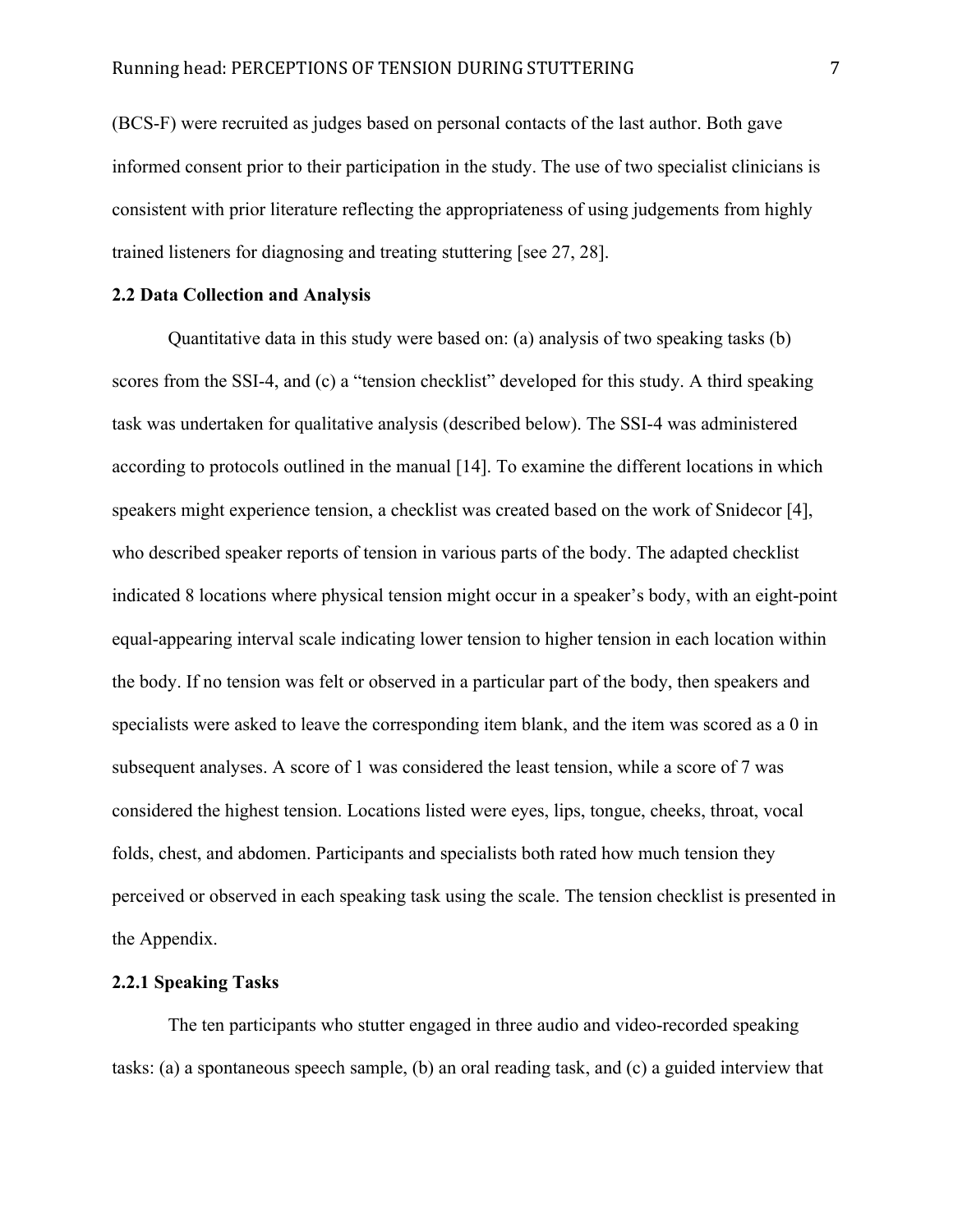also served as a second spontaneous conversation task. The order of the tasks was consistent across participants. The SSI-4 was administered before the tension checklist so responses would not be biased by the completion of the more detailed tension checklist.

The spontaneous speaking task consisted of a monologue of 150-300 uninterrupted syllables, collected in accordance with the instructions in the SSI-4 [14]. The first author started by asking participants to talk about their jobs. Additional prompts were provided as needed to encourage the speakers to keep talking and provide samples of adequate length. The oral reading task involved a passage selected at random from the set of readings for adult in the SSI manual (passages XI, XII, XIII, or XIV) [14, pp 49-57]. Each passage ranged in length from 160 to 378 syllables.

The first author conducted the guided interviews and the transcripts were used for thematic analysis as described below. Participants were asked, "What is your experience of physical tension during stuttering?" The first author was careful to keep the focus on physical tension as opposed to other types of tension (e.g. psychological). During the interviews, the first author used the strategies of summarizing, reflecting, and clarifying for understanding [29]. Questions such as the following were asked.

- What does the tension feel like, physically?
- Does your experience of physical tension change?
- What do you think other people see when you are experiencing physical tension?
- How long does the sensation of physical tension seem to last?
- Is there anything that you can do to reduce the sensation of physical tension?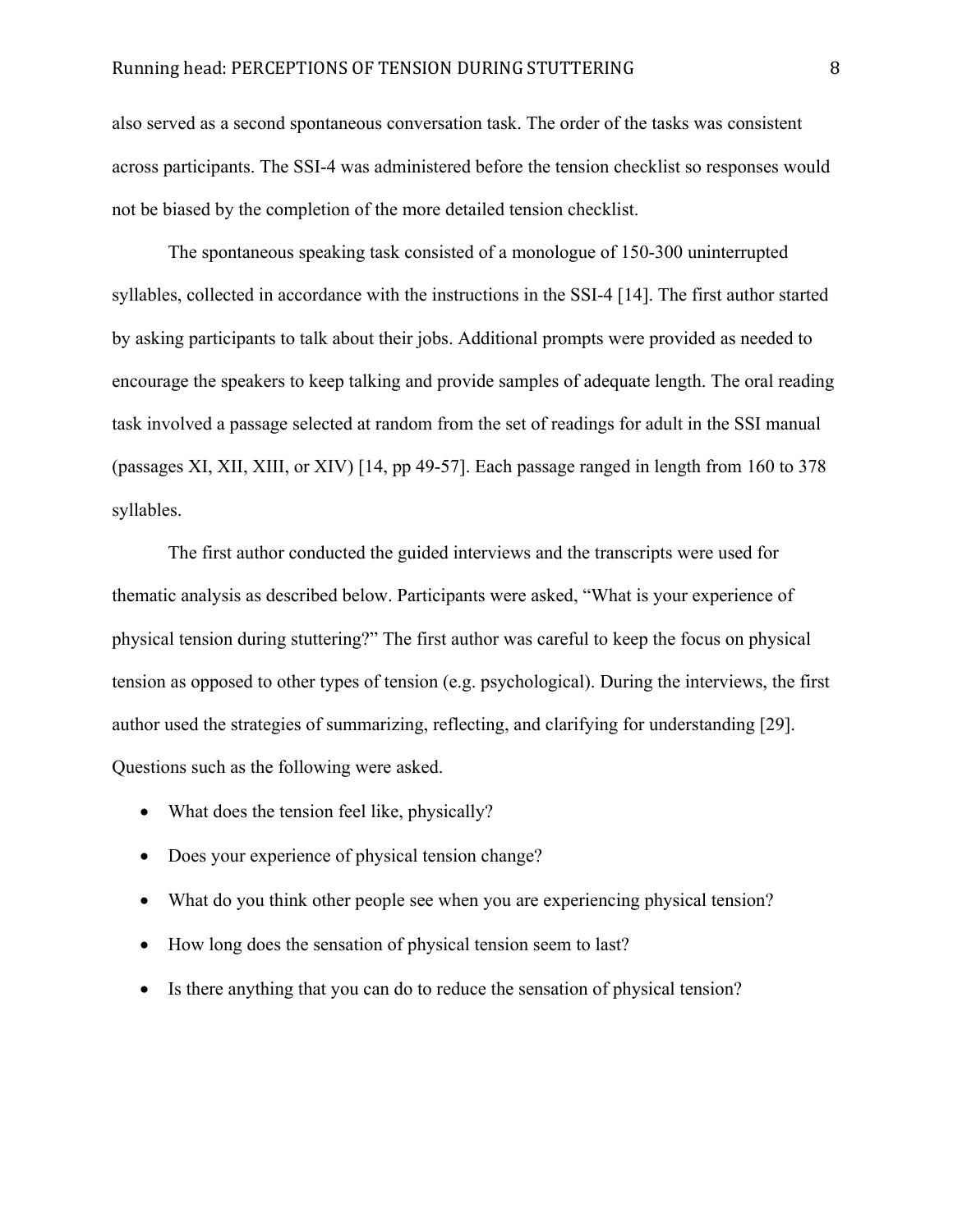The interviews lasted approximately 15-30 minutes, though no time constraint was imposed so speakers would have the opportunity to say what they wanted without possible confounds of time pressure [see 30].

## **2.2.2 Speaker Self-Rating Tasks**

Prior to completing the spontaneous speech and oral reading samples, speakers were informed that they could use their own perceptions and experiences of the previous speech samples and the observations of the video recording to rate their physical tension. This coincided with the goal of the study to examine the speakers' experience of physical tension as accurately as possible. Research has shown that speakers become less accurate in reporting the experience of stuttering if enough time has passed [31, 32]. Therefore, after these samples were recorded, the participants immediately watched the speech and reading samples and rated themselves using the physical concomitant section of the SSI-4. Importantly, the participants who stutter had access to their immediate experience of physical tension having just made the audio-visual sample with the video serving as a reminder. The total time between the completion of sample creation and starting the self-rating task with the audio-visual reminder was less than 10 seconds, the time required to start playback of the audio-visual file. Participants then viewed the samples a second time immediately upon completing the first pass and rated themselves using the tension checklist described above. The total time to complete both the physical concomitant section and the physical tension checklist was less than 5 minutes for all participants.

#### **2.2.3 Specialists' Tasks**

The two stuttering specialists viewed the recordings of the oral reading task and spontaneous speech samples of each participant. For each participant, the specialists rated physical tension using the standard procedures specified in the manual of the SSI-4. The SSI-4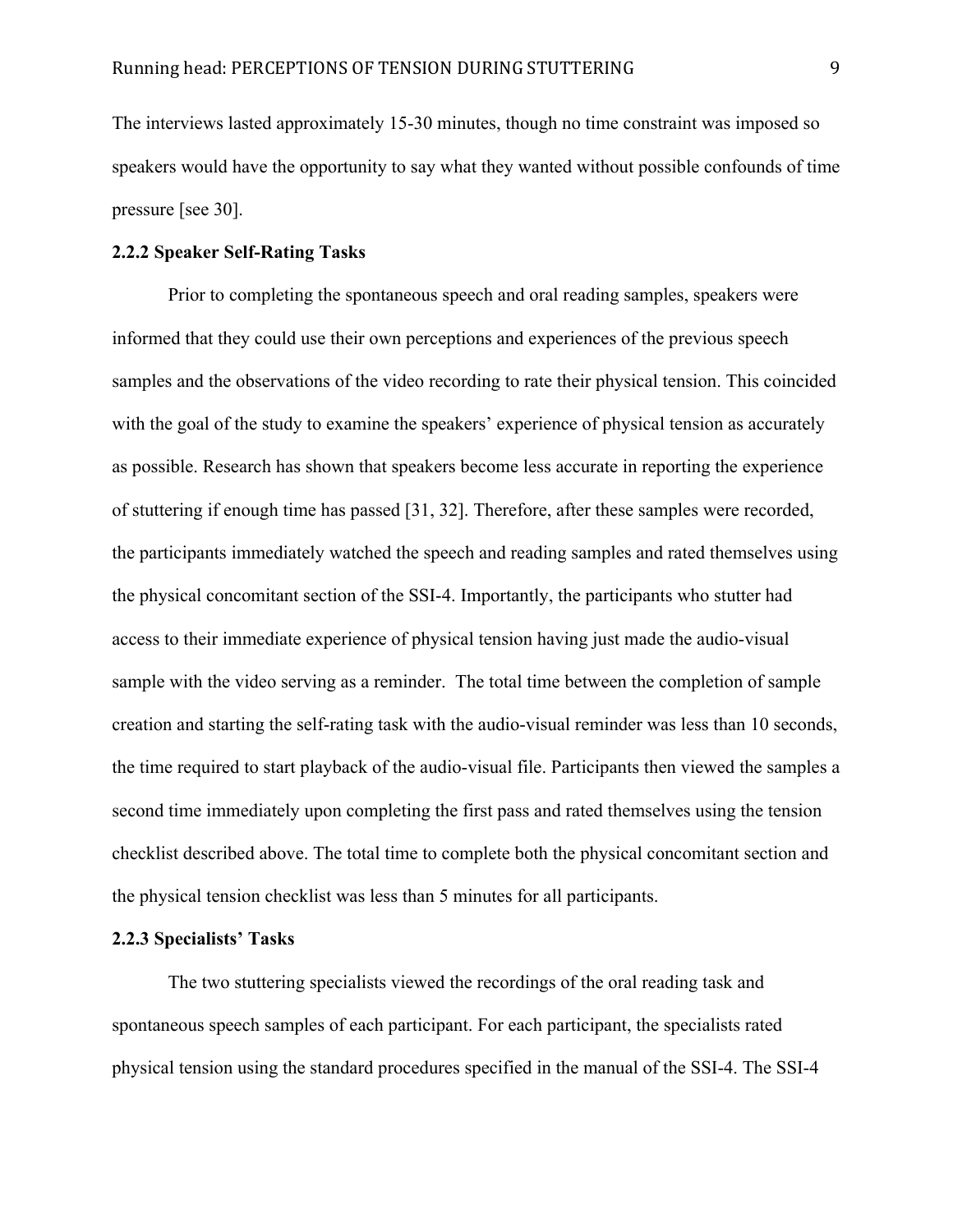does not operationalize physical concomitants or physical tension outside of the word *distracting,* so no further information was given to the specialists in this study. This ensured that the scoring procedures used by the specialists was similar to that typically employed by clinicians who use the SSI-4. They then viewed the recordings again and rated physical tension using the more detailed checklist. Each specialist rated the samples from all 10 speakers so the scores of the two specialists could be compared across each of the participants who stutter.

#### **2.2.4 Thematic Analysis**

Common themes regarding participants' experiences of physical tension were identified following the procedures described by Boyatzis [33]. Each session was transcribed verbatim. The first author reviewed each transcript multiple times, highlighting patterns and organizing them into related themes and sub-themes. Tangential and extraneous comments not pertaining to the topic of the experience of physical tension were excluded from analysis. Participants' disfluencies were not recorded in the transcript, in order to minimize distraction when compiling themes and subthemes [see 29, 30]. Saturation was confirmed through an interview of an additional person who stutters who did not participate in other parts of the experiment to ensure that additional themes were not identified.

## **2.3. Reliability of Measurements**

The last author independently performed a reliability check on all of the transcripts, following the same procedures as the first author. The last author reviewed all of the transcripts to consider themes. Where differences were observed between the original and repeated analyses, a consensus judgment was formed though a discussion about the topics and examples drawn from the verbatim transcripts. One difference between authors' analyses was the theme of change over time. Originally, the first author included change over time as a sub-theme in other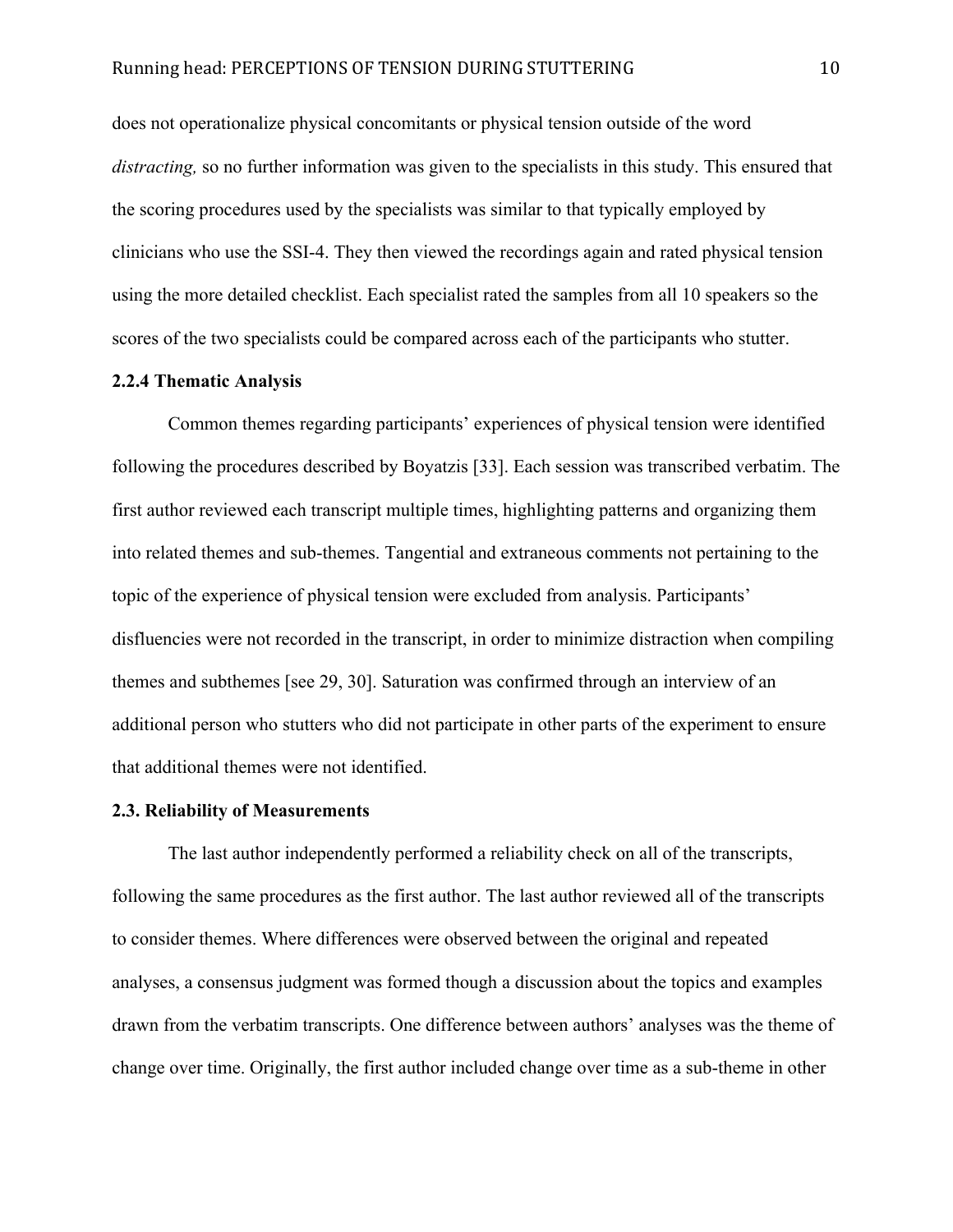themes. A consensus was formed that change over time should be viewed as a theme in and of itself (see below).

In order to evaluate the reliability of the specialists' measurements, data from two participants who stutter were selected at random and given to both specialists for re-evaluation three weeks after the original assessments were completed. Mean differences were calculated for the SSI-4 and the tension checklist to determine intra-rater reliability between initial and followup judgments. Both Specialist 1 and 2 had maximum mean differences of 1 on the SSI-4. This includes the frequency and duration sub-scores, as well as the components of the physical concomitant section (distracting sounds, facial grimaces, head movements, and movements of the extremities). On the tension checklist, which is an equal appearing interval scale, Specialist 1 showed differences between the original and follow-up scores ranging from 0 to 2 points out a maximum possible difference of 10 points. Specialist 2 showed differences ranging from 0 to 1.5 points. Thus, both specialists demonstrated high intra-rater reliability between pre and post measures on both the SSI-4 and the tension checklist.

#### **3.0 Results**

#### **3.1. Agreement Between Specialists**

## **3.1.1 SSI-4 Frequency sub-score, Duration sub-score, and SSI-4 Total Overall Score**

Table 1 reports the frequency sub-score, duration sub-score, total physical concomitant score, and SSI-4 total overall score for each of the 10 participants who stutter as judged by the two specialists. Since the data were ordinal, a Wilcoxon Matched Pairs test and a Spearman rho were used for analysis. Agreement between the specialists was high for the frequency sub-score (or frequency of stuttering events), with a Wilcoxon Signed-Ranks Pairs test showing no statistically significant difference  $(Z=0.59, p=.56)$  and a Spearman's rho revealing a strong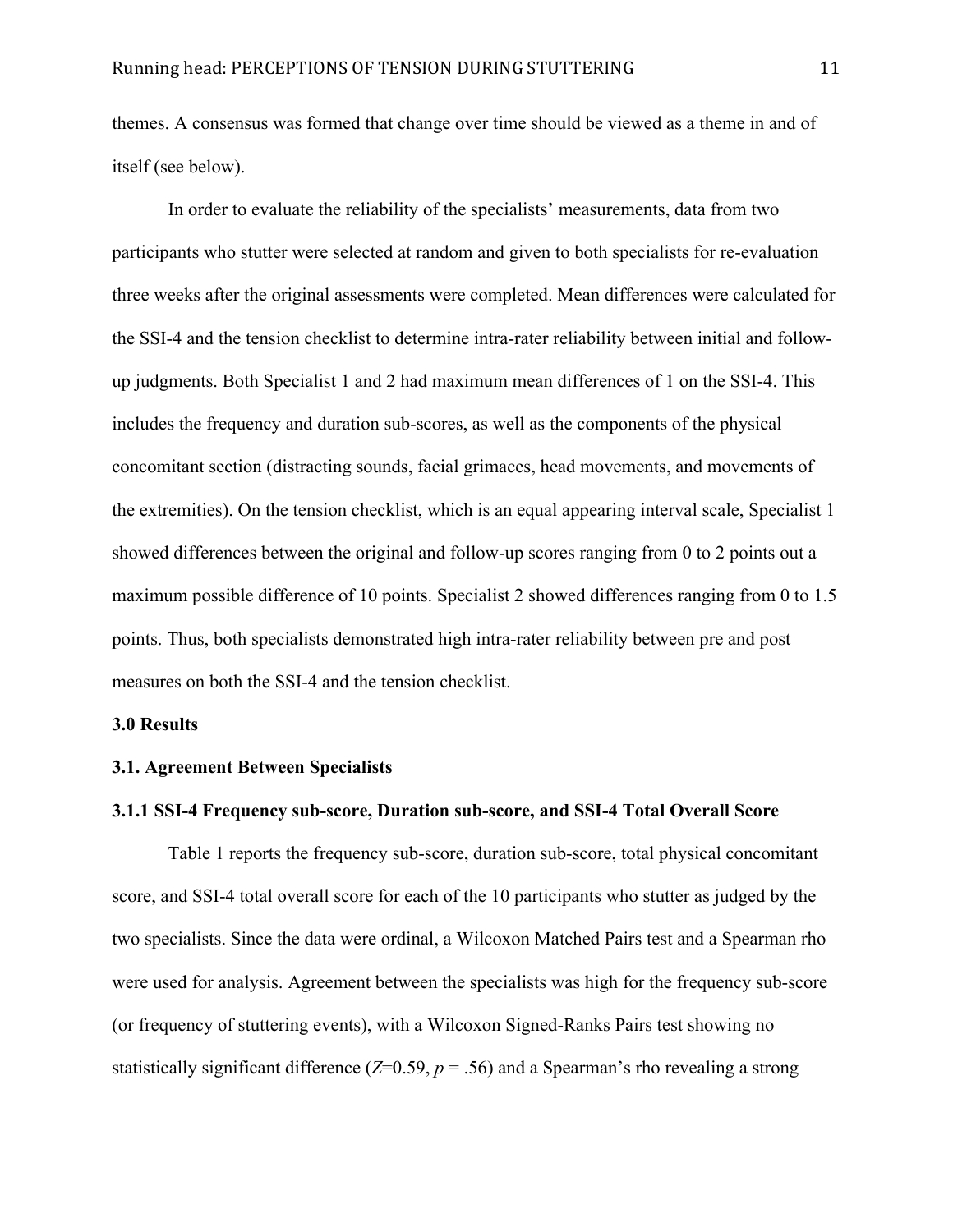positive correlation ( $p = .97$ ,  $p < .001$ ) between the specialists' judgments. Agreement for the duration (or average length of the 3 longest stuttering events) sub-score was lower; the Wilcoxon revealed statistically significant differences between specialist ratings ( $Z = 2.59$ ;  $p = .01$ ), and the Spearman's rho revealed a significant but only moderately strong positive correlation ( $\rho = 76$ , *p* = .011). Lower agreement between specialists was seen for the physical concomitant score. Again, the Wilcoxon Signed-Ranks Pairs test revealed a statistically significant difference (*Z*= - 2.20,  $p = .023$ ), and the Spearman's rho revealed a lower moderate correlation ( $p = .51$ ,  $p = .137$ ). For the SSI-4 total overall score, there was a statistically significant difference  $(Z = 2.24; p =$ .025) between specialists, with a moderately strong significant correlation ( $\rho = .79$ ,  $p = .007$ ). These reliability measures for the SSI-4 are similar to those previously reported for an earlier version of the SSI [see 15].

#### **3.1.2 Tension Checklist**

Figure 1 shows the average tension in each body location perceived by specialists on the physical tension checklist. Agreement between specialists was high for the body locations of the lips and cheeks with both specialists perceiving similar amounts of tension in those areas. The specialists had the greatest disparity in average tension perceived within the vocal folds.

# **3.2 Agreement between Specialists and Speakers**

## **3.2.1 SSI-4 Physical Concomitant Sub-score**

Agreement between speakers and specialists on the total physical concomitant score was evaluated using a Spearman's Rho correlation coefficient. This was appropriate because the data were matched in that they are of the same individual participants. Specialist 1 rated all 10 speakers and each of those speakers rated themselves. Specialist 2 rated all 10 speakers and each of those speakers rated themselves. Thus, the data were dependent. No significant correlation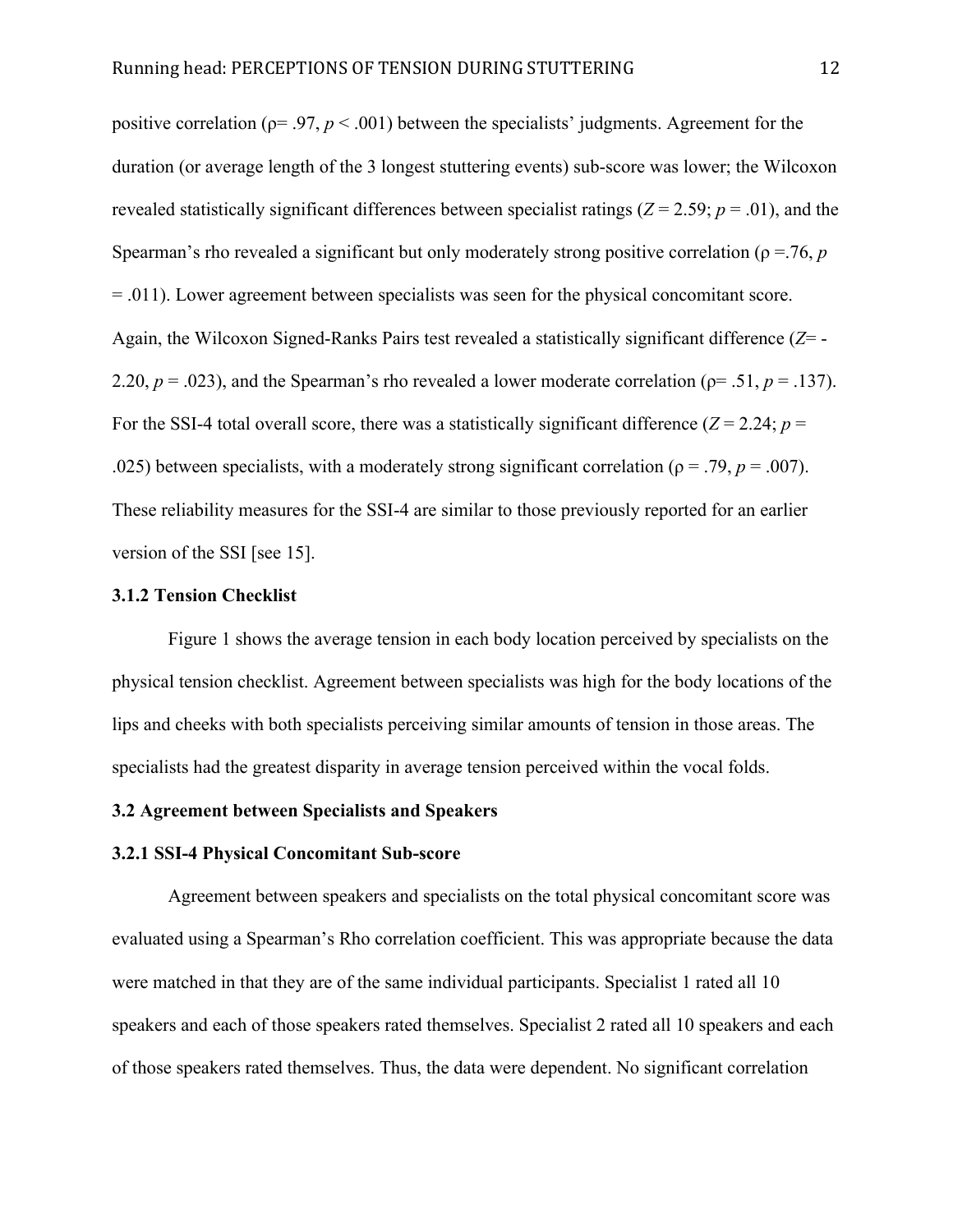with speaker data was observed for either specialist (Specialist 1:  $\rho = 0.37$ ,  $p = 0.30$ ; Specialist 2:  $p=0.29$ ,  $p=.41$ ), suggesting notable differences in how much the speakers and specialists judged the physical tension to be "distracting" (using the wording of the SSI-4 physical concomitant section).

## **3.2.2 Tension Checklist**

Figure 2 reports the number of participants who reported tension in a particular body location. All ten participants reported tension in the eyes. Nine participants reported tension in the lips, tongue, throat, vocal folds, and chest. Eight participants reported tension in the cheeks and abdomen. Figure 2 also reports the number of participants who were judged by specialists to exhibit physical tension in those body locations. For example, both specialists observed tension in the eyes of 5 of the speakers.

Overall, specialists observed all locations of tension less frequently than was reported by speakers. The highest agreement for specialist 1 was the location of the lips. Specialist 1 observed tension in the lips of 8 speakers, while 9 speakers out of 10 speakers reported tension in that location. The highest agreement for specialist 2 was the location of the vocal folds. Specialist 2 observed tension in 7 speakers and 9 speakers reported tension in that area.

#### **3.3 Thematic Analysis**

Thematic analysis revealed themes relating to locations of tension in the body, degree, management, perceptions of others, and perception of speakers. Themes are presented in order of most common to least common.

# **3.3.1 Tension and movement**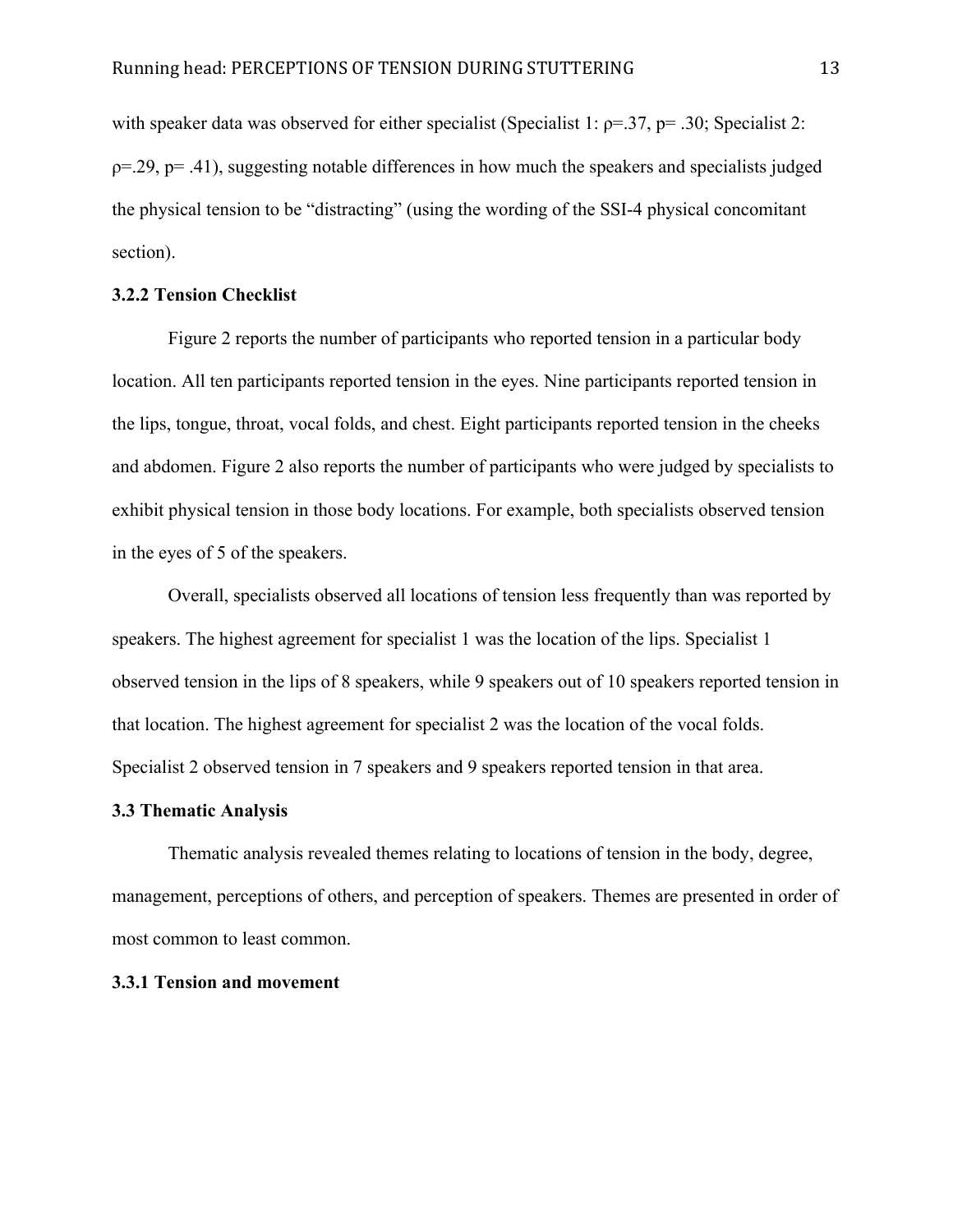Speakers discussed tension not only in terms of locations and degrees but also movement. So in addition to reporting areas of tension, speakers discussed tension in more dynamic terms, often with examples.

Participant 02 (P02): I've seen myself hit myself, tap stuff, [My head moves] back and forth, and from side to side.

P03: I do this [squeezes hands].

P04: I averted my eyes a lot… In my eyes, you squint and your facial muscles tighten up. P09: Usually very tense around the throat and vocal chords and here [motioned along throat], and the lips…I frequently have a fist clenched when talking.

# **3.3.2 Specific strategies for managing tension**

When asked about their general experience of physical tension, all participants spoke about ways they have attempted to manage or reduce physical tension, including breathing, using light contact, avoiding words or situations, using desensitization therapy, speaking at a slower rate, and trying pharmaceutical remedies. This suggests that management, or at least attempting to manage tension is common among people who stutter. Therapy-specific techniques were often mentioned first. Some strategies mentioned also related to acceptance (see 3.3.3).

P07: How I've managed is to try and not to avoid at all. That in turn has reduced my physical tension, just the whole acceptance of stuttering-thing. Just being okay with stuttering has reduced my physical tension, I'm still stuttering but I'm not so tight, so tense and just struggling.

P10: I have the speech goals of light contact, easy onset. I don't actually know if they work in isolation, but I know that a belief that they work, whether or not that be true or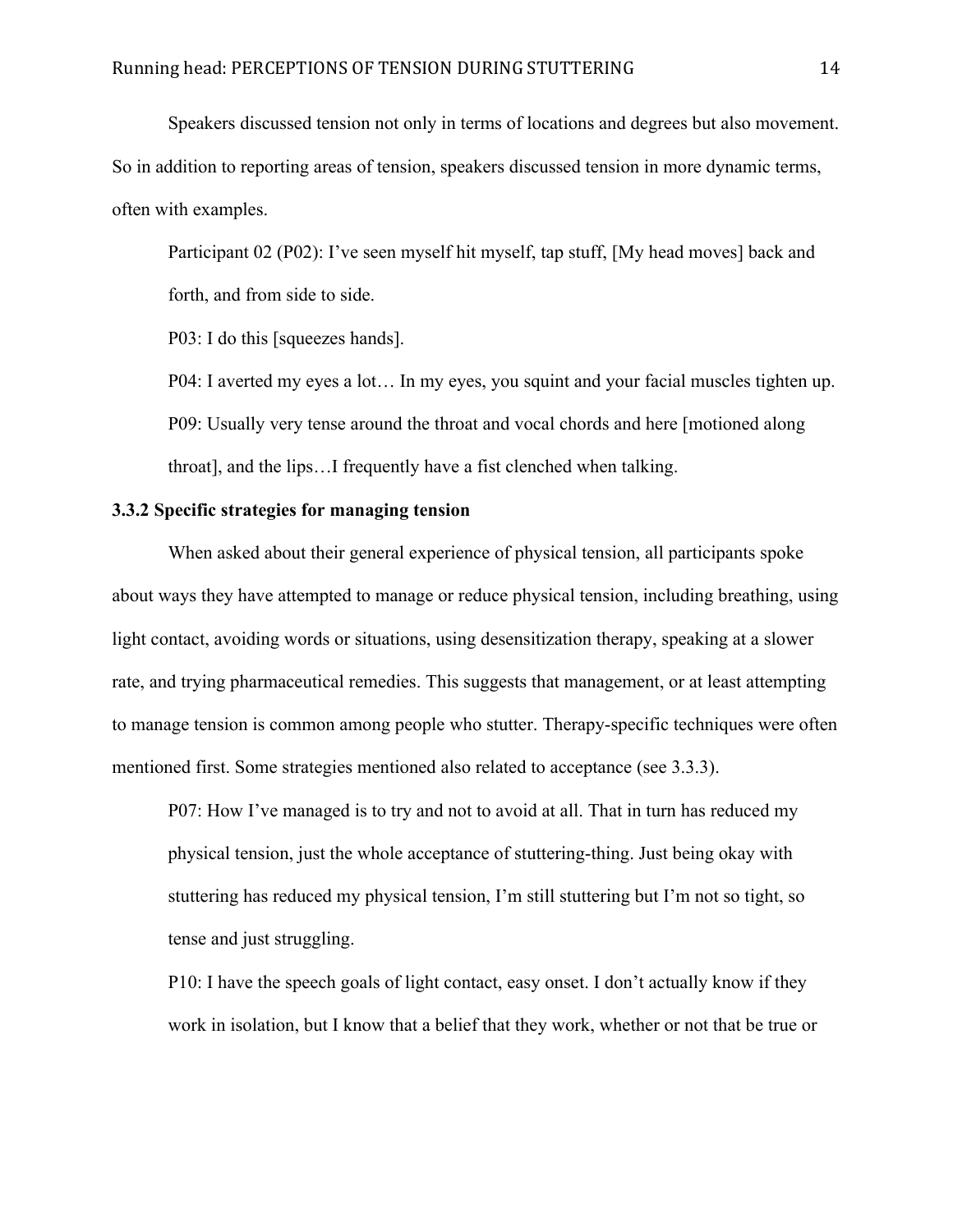false, calms me down, that reduce my anticipatory anxiety, which slows me down, and calms me in speaking situations

#### **3.3.3 Change over time**

All participants discussed how their experience of tension has changed over time with regards to factors such as self-perception, acceptance, degrees of tension, location in the body, and difficulty with specific speaking situations.

P06: I don't get that uneasiness in my stomach that I had when I was younger.

P07: It [the amount of tension] has changed a lot over time, in the years since I started stuttering.

P09: Physical tension is not always there; when I was younger it was a lot more…Over the years it's gravitated away from my stomach.

P10: When I stuttered a lot more severely, it was definitely more in my stomach, or more extreme in my stomach.

## **3.3.4 Thoughts about how others perceive tension**

Nine of the ten participants discussed how their views of the perception of others were affected by physical tension in their speech. Some speakers discussed surface-level characteristics, such as overt tension. Others discussed possible negative feelings or reactions on the part of others.

P03: I think they're more taken back because here you are talking and all of a sudden you start blocking they don't know what's happening.

P05: They [my tense areas of chest and vocal cords] are not stereotypic associative patterns of stuttering that an unskilled listener would be aware of.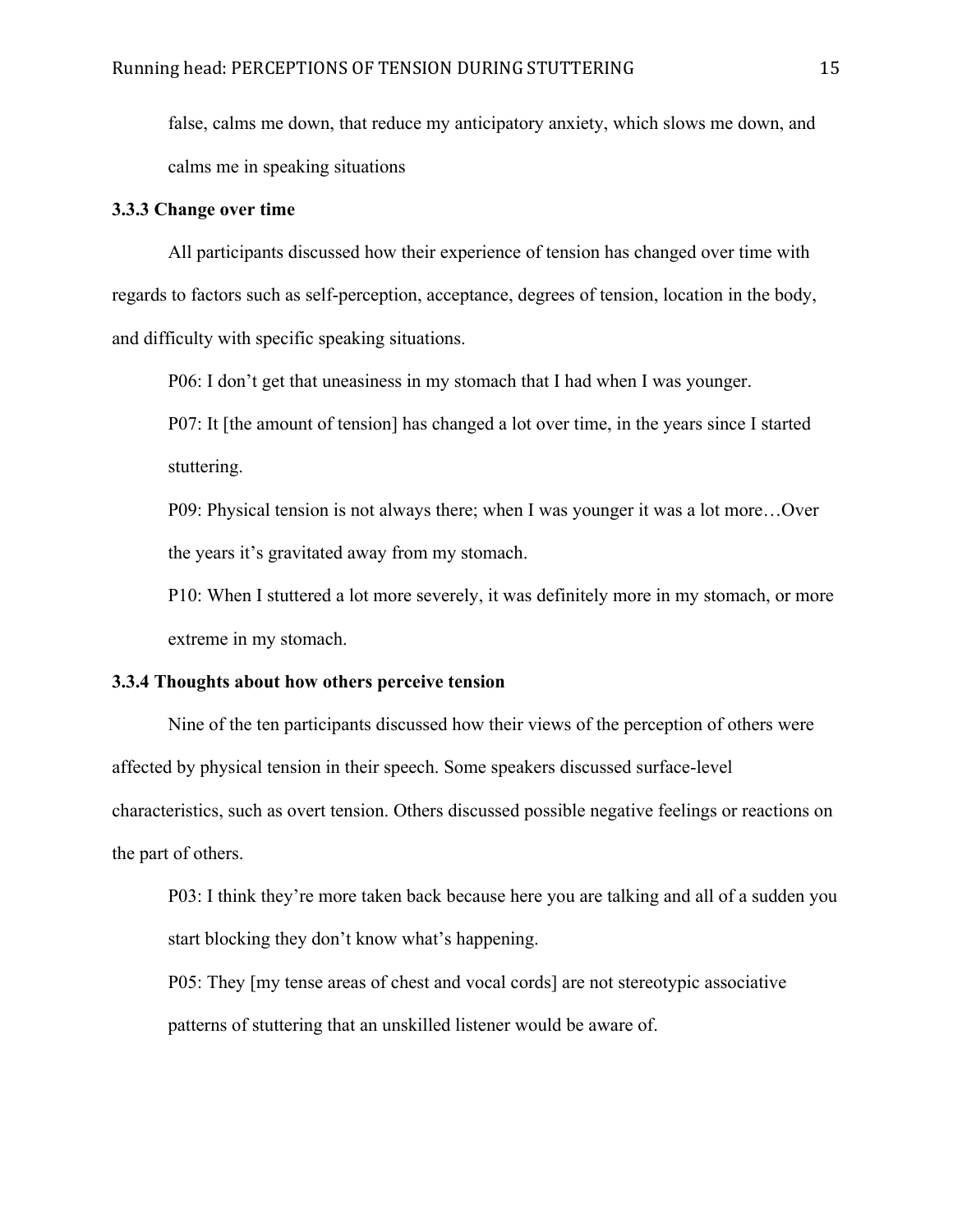P06: I think they see abnormalities in the way you form your lips: your lips might be quivering; you might be kind of locked up on a word; blocking.

P09: To the casual viewer, I don't think they notice much minor tension, or minor to them.

P10: I don't think the average man on the street notices tension as much as they notice secondary behaviors. Even when tension is extreme I would argue that secondary behaviors, especially slapping or twitching or whatever, I think that's more expected.

## **3.3.5 Duration of physical tension**

No speaker stated that duration of tension perception or degree of tension perception was consistent. Some discussed how the moment of tension was longer than the length of the stutter itself. There were also differences between what was considered long vs. short durations between speakers. A short duration for one speaker was not a short duration for another speaker. Thus, how one perceives tension or stuttering as a whole may affect the perception of duration.

P01: [It lasts] just a couple of seconds [but] it seems long at the time.

P02: Very long, the blocks can last half a second, they can last several seconds.

P10: In the moment, it definitely lasts longer than the block but it falls off pretty

quickly…as I'm blocking it's increasing in intensity and then as the block ends there's some residual tension that remains.

#### **3.3.6 Negative reactions regarding stuttering**

Three participants reported that their self-perception was negatively affected by their experience with physical tension.

P03: In real life situations, I struggle because I want to sound normal I don't want to sound so strange so it's like a balancing act.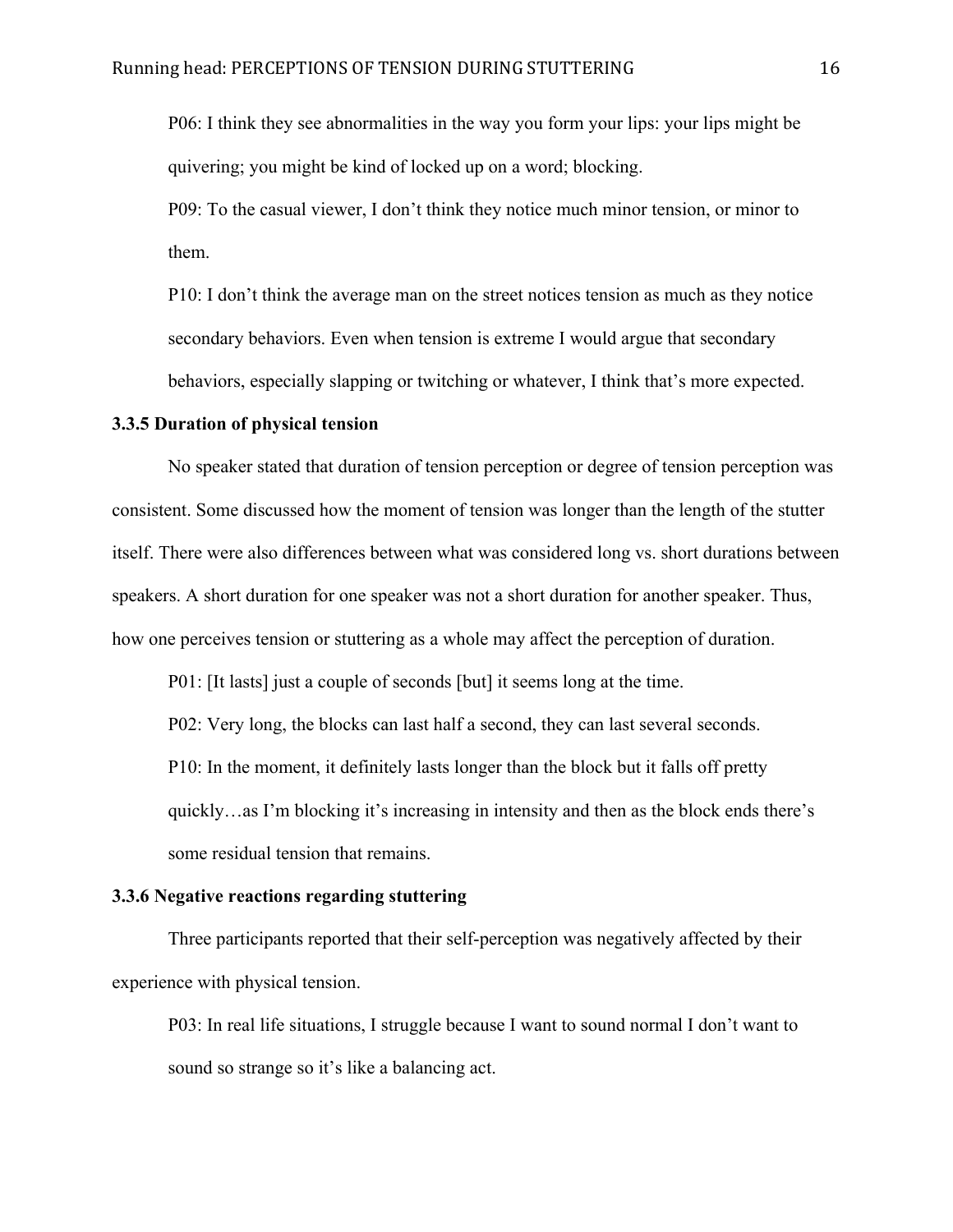P04: Sometimes, I just really couldn't control my speech at all, and there I got real upset, and it fed upon itself and that would last afterwards too. I would be really upset for the rest of the day or something. Things like that [affect you and cause you to] get tenser and depressed and everything else.

P10: In general, I don't like seeing myself and I don't also think any person who has an insecurity is going to like to see that insecurity.

# **3.3.7 Summary of Themes**

Analysis of these themes shows the individualized nature of physical tension during stuttering as experienced by speakers. Management strategies varied. Many speakers reported that they have attempted various strategies for managing tension, including fluency shaping techniques, stuttering modification techniques, and avoiding words or situations. The theme of change over time was apparent across many aspects of the experience of tension. Specifically, participants reported body locations where tension occurred, duration of tension, the ability to use management strategies, and the degrees of physical tension changed over time and from situation to situation.

## **4.0 Discussion**

This study sought to compare physical tension as experienced by people who stutter to clinician-based observations of those same moments. The two specialist observers achieved a high degree of agreement with one another for judging the frequency of disfluencies exhibited by participants using the SSI-4. This finding is consistent with research showing that expert or trained clinicians can demonstrate a high degree of reliability when judging fluency counts [34, 35]. Lower agreement was seen between the two experts for their judgments of the duration of disfluencies. Even lower agreement was found for the physical concomitant sub-section of the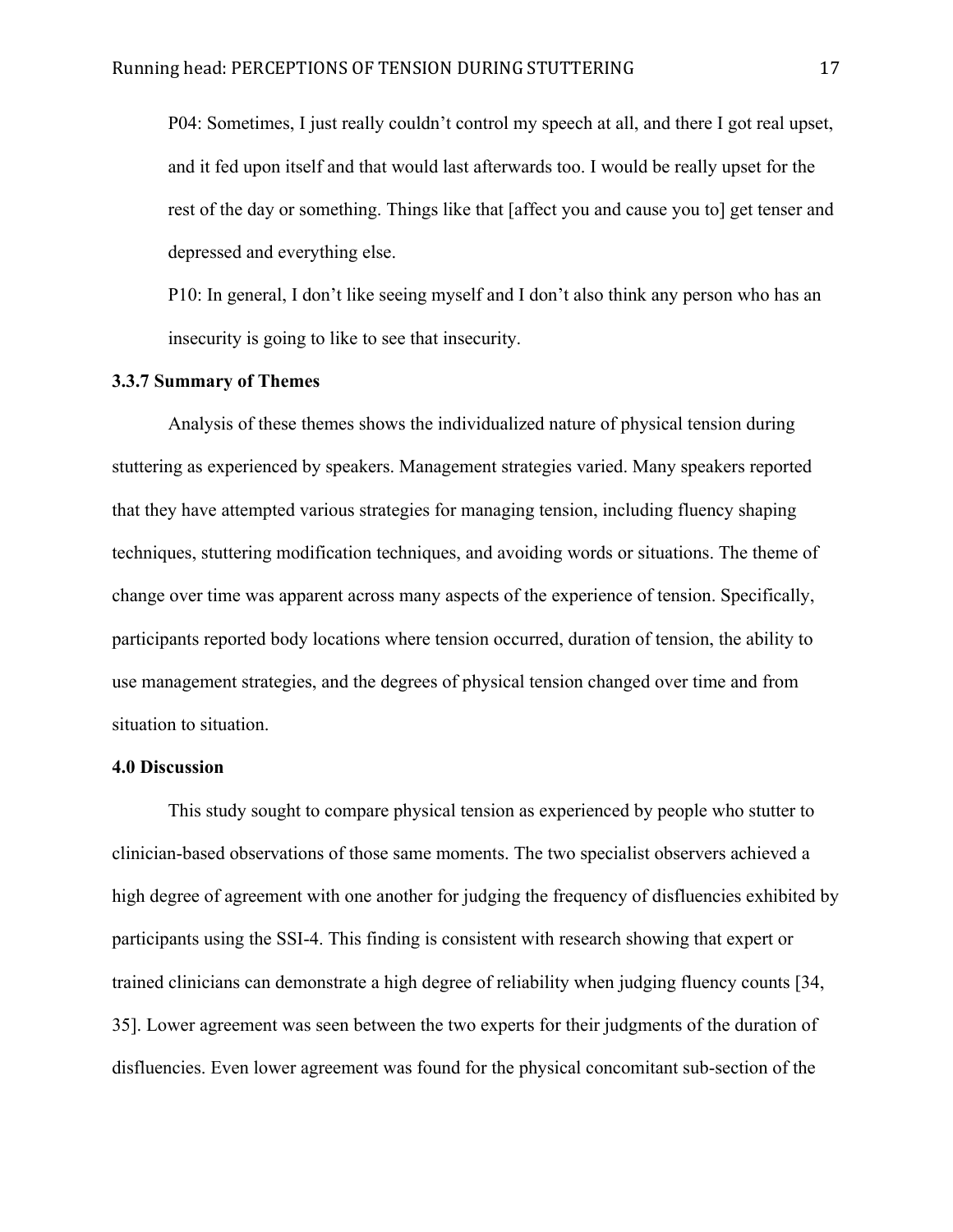SSI-4. Even though clinicians attained a relatively high degree of agreement on frequency of stuttering syllables, agreeing on the degree and locations of physical tension was much more difficult even for expert trained clinicians. These findings provide evidence that people who stutter report more physical tension in terms of location and degree than clinicians can observe. More specifically, agreement on the physical tension checklist differed depending upon the location of tension in the body. Higher agreement between speakers and clinicians was apparent for tension in areas that were more easily seen or heard by listeners (e.g., the eyes, lips, and vocal folds) and lower agreement was found for less-visible locations, such as the throat, abdomen and chest. Tension in the area of the vocal folds may have been associated with higher agreement because of acoustic aspects of stuttered speech observers can hear. This may explain why some areas of physical tension commonly reported by speakers during moments of stuttering are not perceived by specialists and other conversation partners. Because of the low agreement between observers and speakers for certain aspects of physical tension, it seems that purely observerbased measures of physical tension (such as those employed in the SSI-4) underestimate the overall amount of tension a speaker experiences.

Parts of the body mentioned by participants in this study closely paralleled and supported those reported by Snidecor [4]. Speakers consistently discussed specific parts of the body where they felt tension, differing degrees of tension, changes in location and degree of tension over time, and how tension affected their self-perception. The theme of change over time encompassed many aspects of physical tension during stuttering. This is in accordance with literature showing that the frequency and degree of stuttering vary from situation to situation and from day to day [1, 6, 36]. Overall, the consistency of the themes discussed by participants who stutter suggests that the experience of physical tension is common with people who stutter, even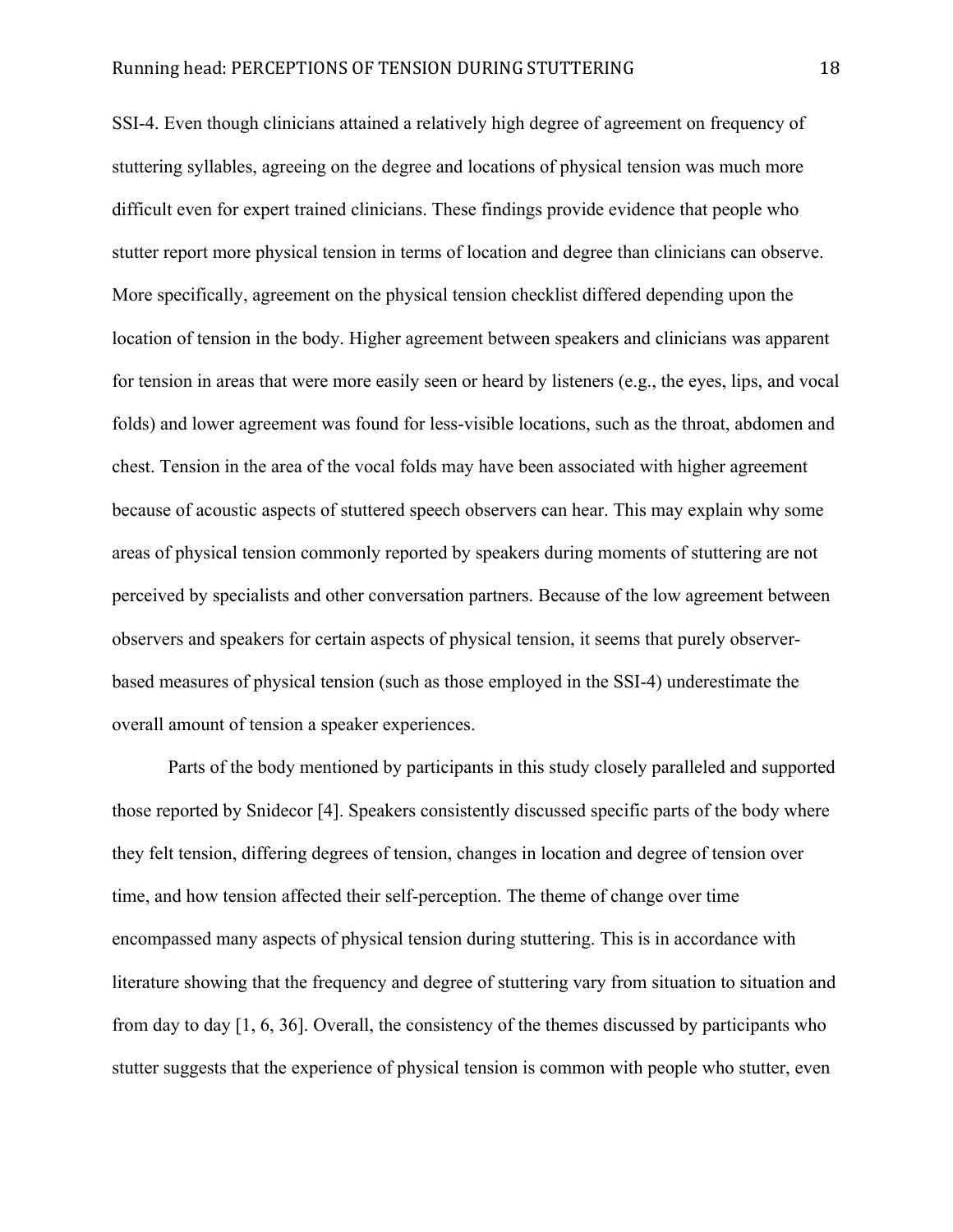if observers cannot perceive all aspects of it. While it is true that physical tension is usually thought of as a reaction or learned behavior [1, 6], the participants who stutter discussed tension across disfluency types. Because observers may be missing salient aspects of the experience of tension as experienced by speakers, the use of speaker-self reports in the assessment of physical tension during stuttering is warranted.

## **4.1 Clinical Implications**

Treatment of physical tension during moments of stuttering often involves building speaker awareness of where in their bodies they experience tension, so they might change their speaking patterns. Based largely on the work of Van Riper [37], building speaker awareness often involves freezing or holding in the moment to build awareness of areas in the body and degrees of physical tension. Van Riper referred to this stage of therapy as identification, where the person who stutters is exploring what they *do* when they stutter rather than focusing on *what their speech sounds like* [37-39]. Using the self-reports of speakers in *assessing* physical tension, rather than only in treatment, may more naturally lead to building speakers' awareness of what they are doing during specific moments of stuttering and from situation to situation.

# **4.2 Limitations and Directions for Future Research**

This study was a preliminary study into the experience of physical tension during moments of stuttering. Future studies may increase the number of participants—both people who stutter and specialist raters, to ascertain if these effects and themes hold to a larger sample. This study involved having participants rate physical tension on the SSI prior to completing the tension checklist created for this study based on the work of Snidecor (1955). This may have introduced an order effect for the identification of physical tension. Still, the administration order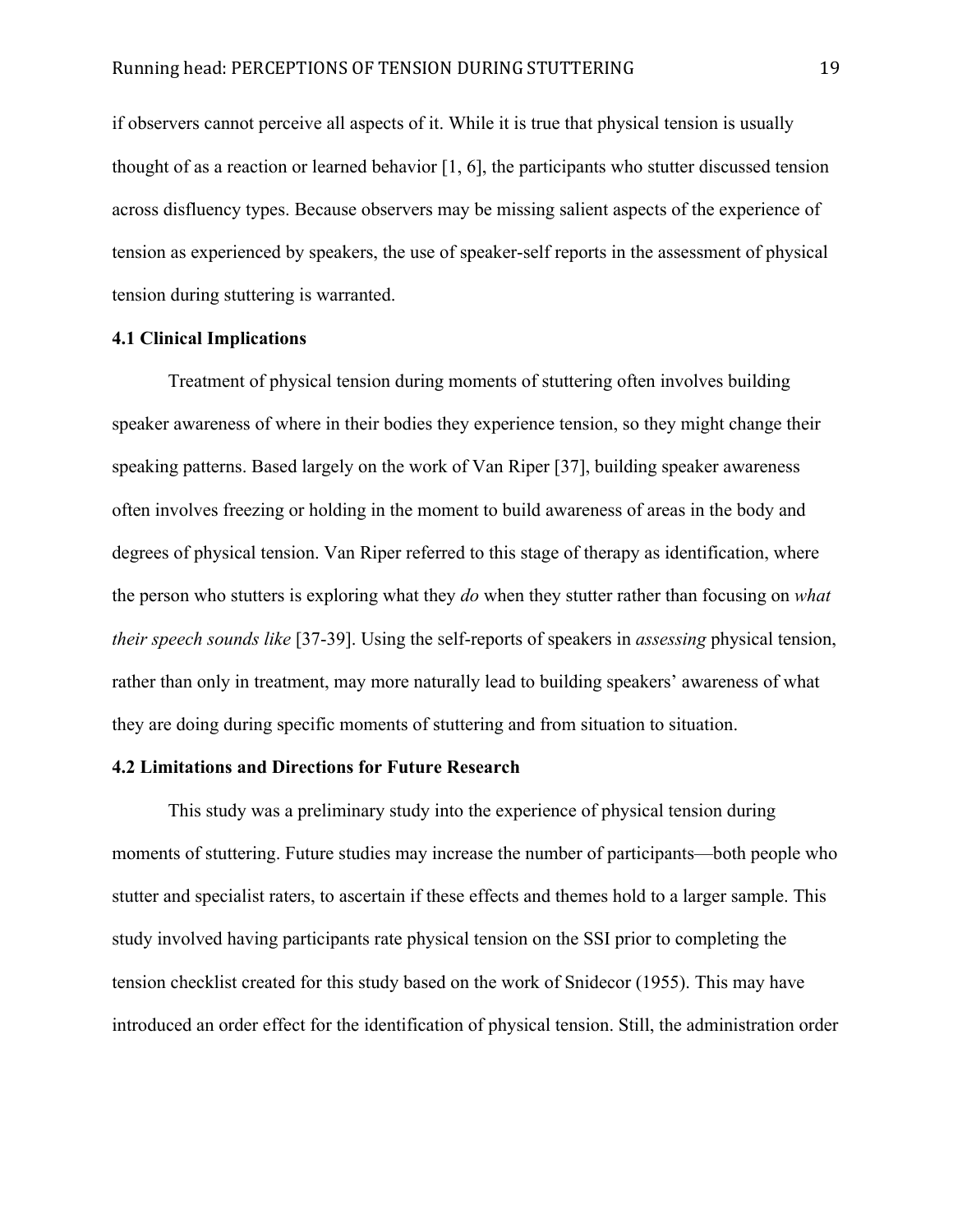was selected intentionally so responses on the SSI would not be affected by a more specific list of locations indicated on the checklist.

Given the long history of each participant's stuttering experience, there was no indication that participation in this study was the first time viewing themselves stuttering on video. Nonetheless, viewing themselves stuttering on video may have increased the severity of experienced tension. Another possible limitation is associated with the fact that many of the speakers who stutter were active members of a support group organization for people who stutter. These individuals may not be representative of all people who stutter, for they may have different perceptions of their experience of physical tension due to their participation in self-help [26]. Future research should examine the tension experiences of people who have not participated in self-help.

Future research should also seek to identify more objective means of establishing the degree of physical tension experienced by a speaker during moments of stuttered or fluent speech. Still, prior studies have shown that EMG levels of muscle activity in certain muscles and groups do not significantly differ from EMG measurements of people who do not stutter [see 17, 18, 19]. A more objective measure of tension may be possible, though speakers' individualized perceptions of the experience of tension during stuttering would appear to be quite meaningful clinically and should therefore be considered regardless of whether instrumental assessment becomes available.

## **4.3 Conclusion**

Consistent with prior research (Snidecor, 1955), this study showed that individuals who stutter perceive increased levels of physical tension in various parts of their bodies during stuttering. Importantly, expert clinicians were not always able to identify the same degree or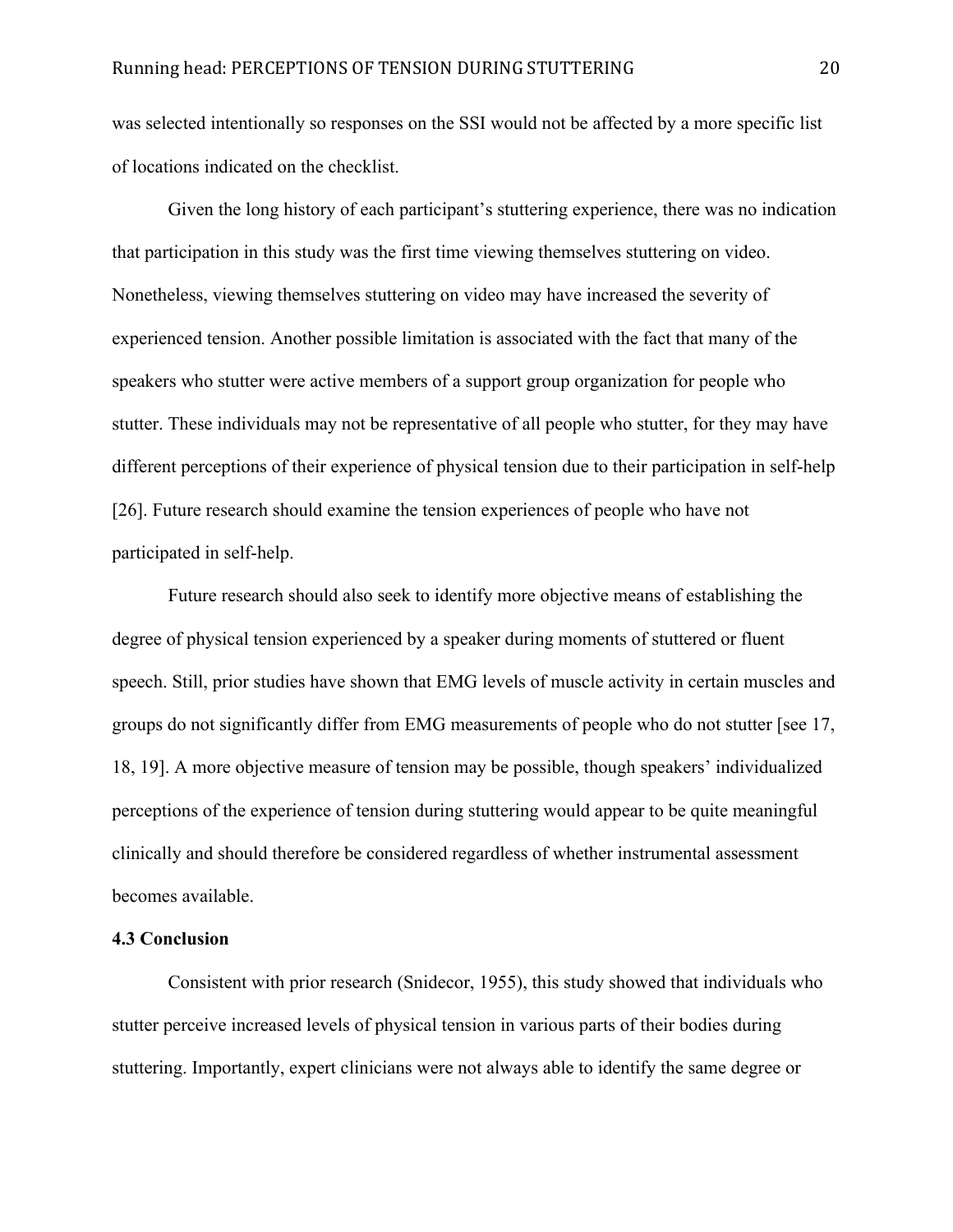location of tension. More visible areas of the body (e.g., eyes, lips, tongue, and vocal folds) were associated with high agreement, while tension in other areas (e.g., throat, chest, and abdomen) was not consistently detected by expert clinicians. These findings suggest that standard observerbased measures of tension routinely miss relevant aspects of the experience of stuttering commonly experienced by people who stutter. Physical tension during stuttering may be more appropriately evaluated using speaker-based methods, such as self-report. Further research on physical tension is clearly warranted, given that speakers consistently state that it negatively impacts their perceptions about themselves and their quality of life as it relates to stuttering. Future research may lead a new method for measuring perceived physical tension during moments of stuttering that would lead to better diagnostic and therapeutic outcomes.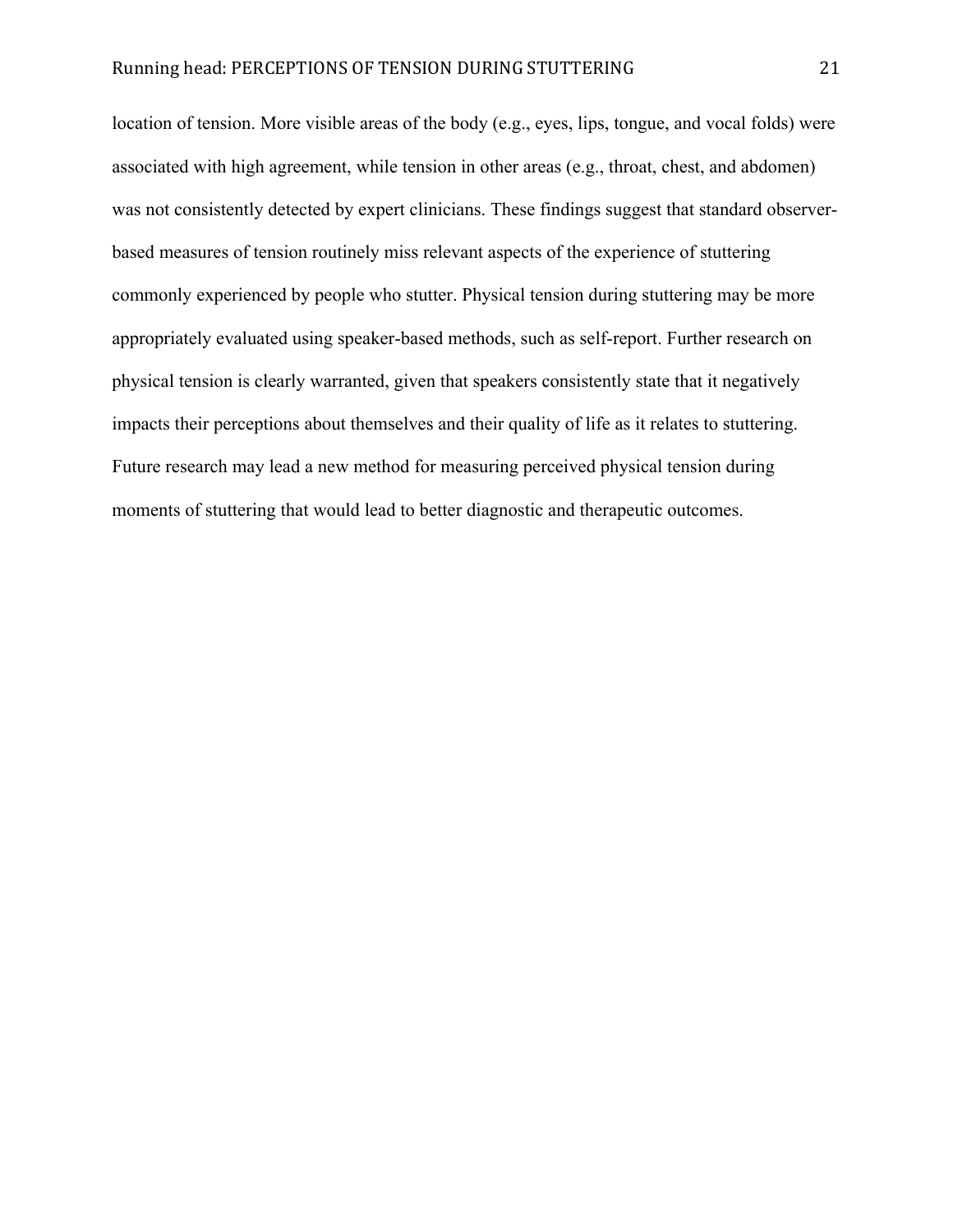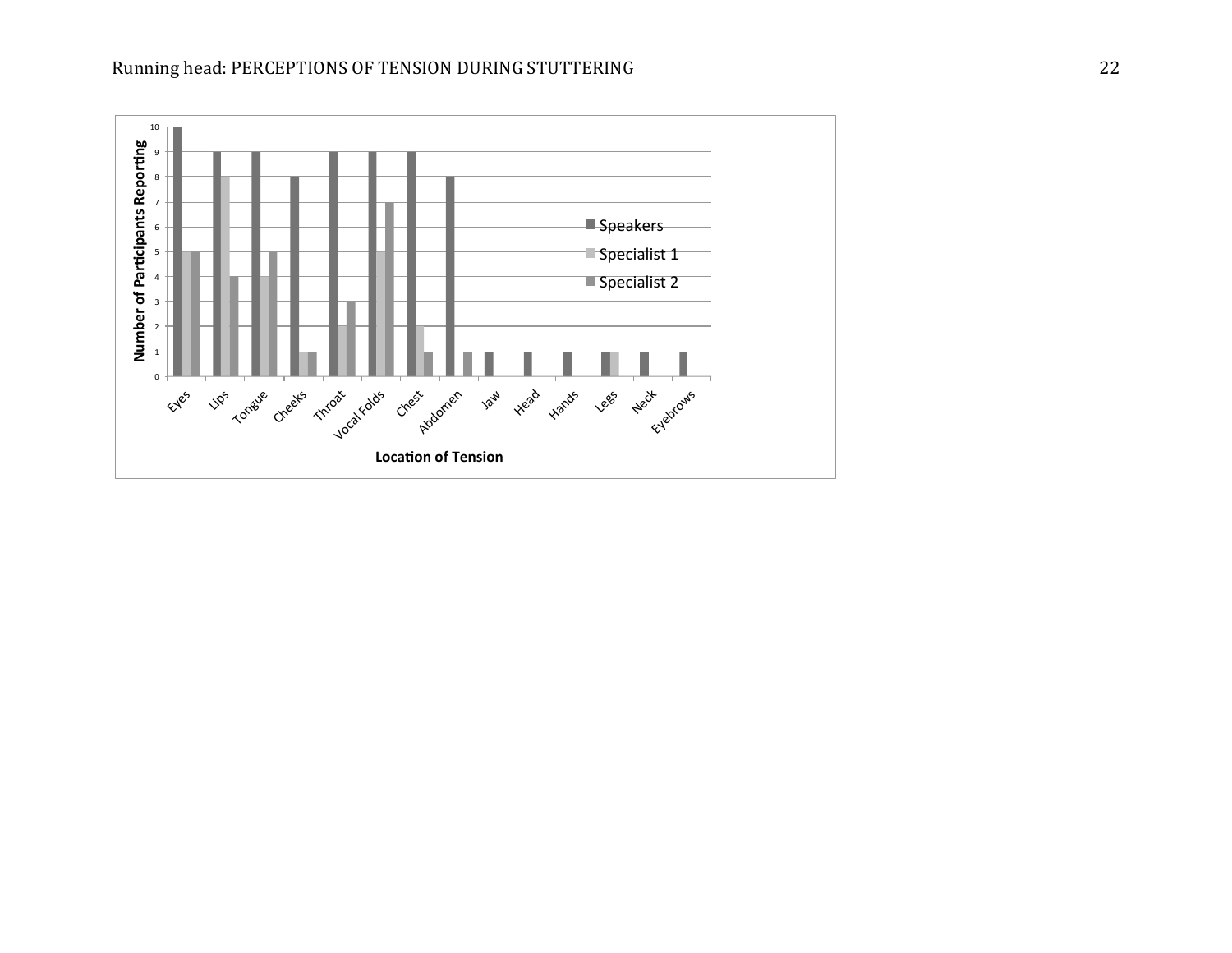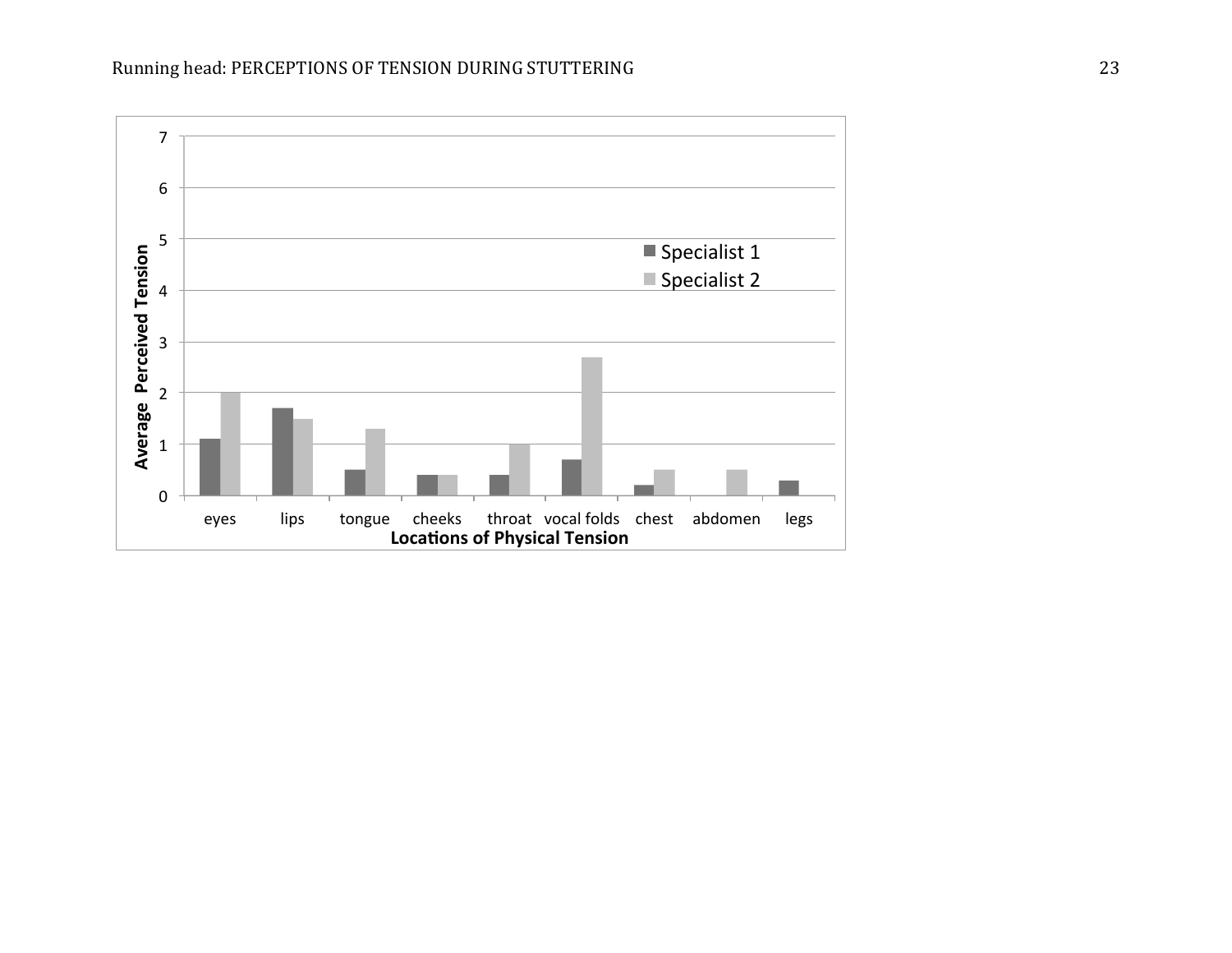|          |                      | Frequency    | Duration             |              |                          | <b>Physical Concomitant</b> | <b>Total Score</b>    |              |
|----------|----------------------|--------------|----------------------|--------------|--------------------------|-----------------------------|-----------------------|--------------|
| Speaker# | Specialist 1         | Specialist 2 | Specialist 1         | Specialist 2 | Specialist 1             | Specialist 1                | Specialist 1          | Specialist 2 |
|          |                      |              |                      |              |                          |                             | 10                    |              |
|          | n                    | b            |                      |              |                          |                             | 8                     |              |
|          |                      |              |                      |              |                          |                             | 10                    | 6            |
|          | 9                    | 10           |                      | 6            |                          |                             | 12                    | 19           |
|          | 11                   | 10           |                      |              |                          |                             | 17                    | 25           |
|          | 6                    |              |                      |              |                          |                             | 8                     | 11           |
|          | 15                   | 15           | 4                    | 8            |                          | 6                           | 22                    | 29           |
|          | 17                   | 18           | 10                   | 14           | 10                       | 16                          | 37                    | 48           |
| 9        | 8                    | 9            |                      | 8            |                          |                             | 12                    | 22           |
| 10       |                      | 4            |                      | 6            |                          |                             |                       | 13           |
| Wilcoxon | $Z=0.59; p=.56$      |              | $Z=2.59; p=.01$      |              | $Z = -2.20$ , $p = .023$ |                             | $Z = 2.24; p = 0.025$ |              |
| Spearman | $p=.97, p=.001$      |              | $p = .76, p = .011$  |              | $p=.51, p=.137$          |                             | $p = .79, p = .007$   |              |
|          | Median= 7, Range= 15 |              | Median= 4, Range= 12 |              |                          | Median= 2, Range= 16        | Median= 12, Range= 42 |              |

Table 1. Inter-specialist comparisons on the SSI-4 Frequency, Duration, Physical Concomitant, and Total Score

Appendix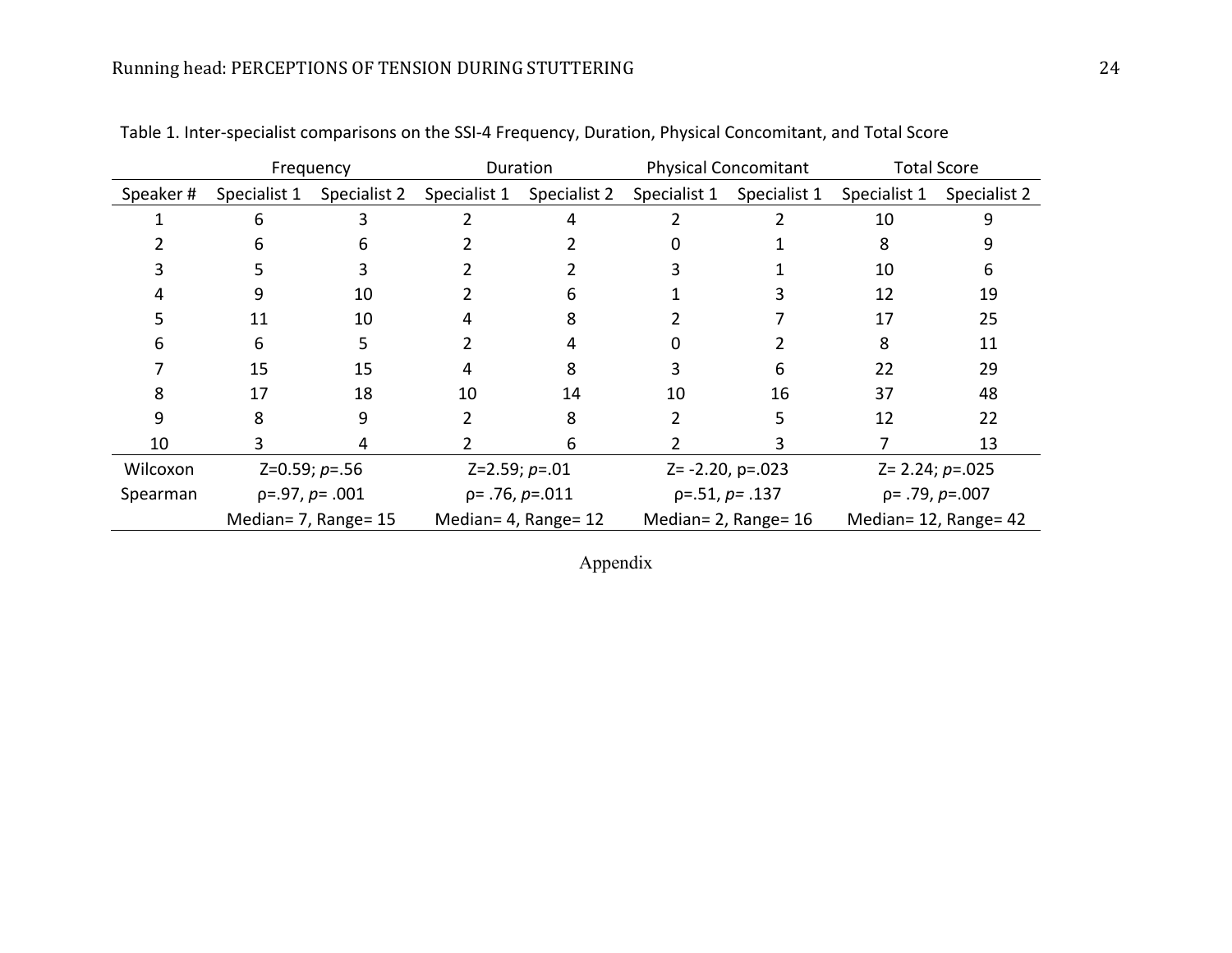# **TENSION CHECKLIST – ADAPTED FROM SNIDECOR (1955)**

Participant Number\_\_\_\_\_\_\_\_\_\_\_\_\_\_\_\_\_\_\_\_\_\_\_\_\_\_\_ Date \_\_\_\_\_\_\_\_\_\_\_\_\_\_\_\_\_\_\_

Sample- Spontaneous Speech and Oral Reading

Location of the body and degree of physical tension during stuttering

|             | Least        |                |              |                             |            | Most |                |
|-------------|--------------|----------------|--------------|-----------------------------|------------|------|----------------|
| Eyes        | 1            |                |              | $2 \t3 \t4 \t5 \t6$         |            |      | 7              |
| Lips        | $\mathbf{1}$ |                |              | $2 \t3 \t4 \t5 \t6$         |            |      | $\overline{7}$ |
| Tongue      | $\mathbf{1}$ |                |              | 2 3 4 5                     |            | 6    | 7              |
| Cheeks      | $\mathbf{1}$ |                |              | 2 3 4 5                     |            | 6    | $\overline{7}$ |
| Throat      | $\mathbf{1}$ |                |              | 2 3 4 5                     |            | 6    | $\overline{7}$ |
| Vocal Folds | 1            |                |              | $2 \quad 3 \quad 4 \quad 5$ |            | 6 7  |                |
| Chest       | 1            |                |              | 2 3 4 5 6                   |            |      | 7              |
| Abdomen     | $\mathbf{1}$ | 2 3            |              |                             | $4\quad 5$ | 6 7  |                |
|             | $\mathbf{1}$ |                | $2 \quad 3$  |                             | $4\quad 5$ | 6    | 7              |
|             | $\mathbf{1}$ | $\overline{2}$ |              | 3 4 5                       |            | 6    | $\overline{7}$ |
|             | 1            | $\overline{2}$ | $\mathbf{3}$ |                             | $4\quad 5$ | 6    | -7             |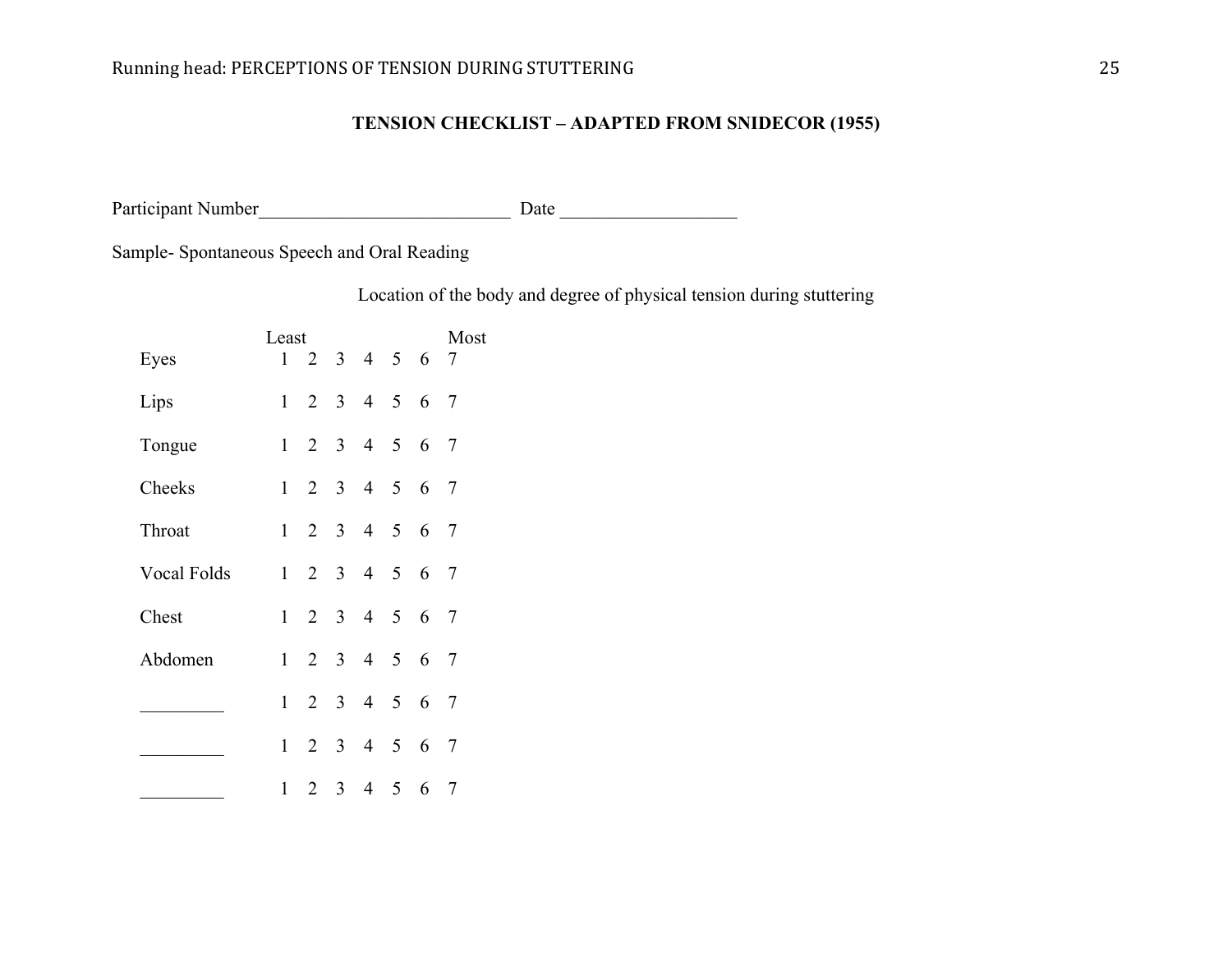\_\_\_\_\_\_\_\_\_ 1 2 3 4 5 6 7 \_\_\_\_\_\_\_\_\_ 1 2 3 4 5 6 7

Adapted from Snidecor, J. (1955). Tension and facial appearance in stuttering. In W. Johnson (Ed.), *Stuttering in children and adults* (pp. 377). Minnesota: University of Minnesota Press.

# Acknowledgements

This paper was completed as part of the first author's master's thesis. The authors are grateful to the participants, as well as to the two specialist raters, for their time and support.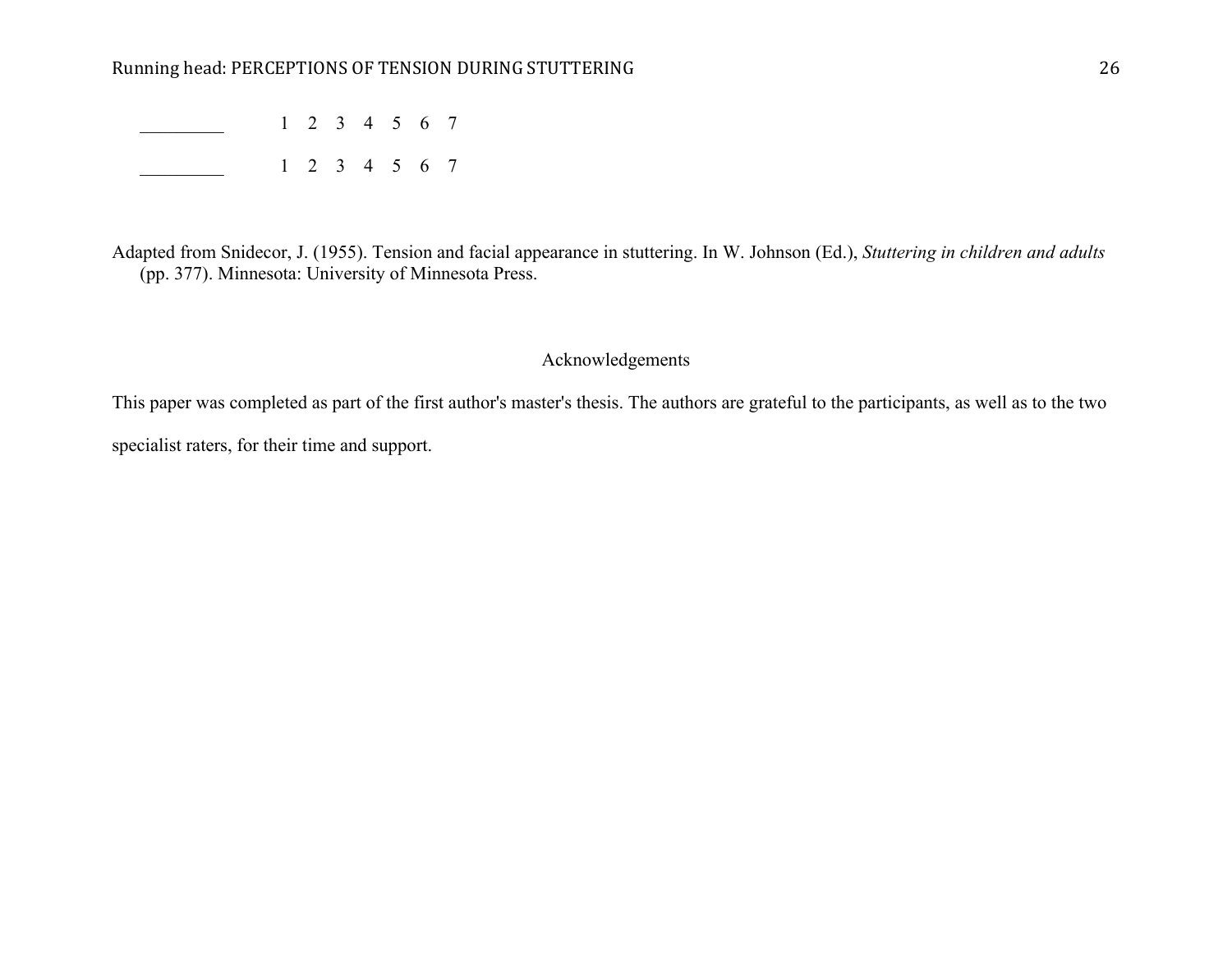# References

- 1. Bloodstein and N. Bernstein Ratner, *A handbook on stuttering*. 6th ed. 2008, Clifton Park, NY: Thomson/Delmar Learning.
- 2. Yaruss, J.S. and R. Quesal, *Stuttering and the international clasification of functioning*, disability, and health (ICF): an update. Journal of Communication Disorders, 2004. **37**: p. 35-52.
- 3. Brutten, E.J. and D.J. Shoemaker, *The modification of stuttering*. 1967, Englewood Cliffs, NJ: Prentice-Hall.
- 4. Snidecor, J., *Tension and facial appearance in stuttering*, in *Stuttering in children and* adults, W. Johnson, Editor. 1955, University of Minnesota Press: Minnesota. p. 377.
- 5. Wingate, M.E., *A Standard Definition of Stuttering.* J Speech Hear Disord, 1964. **29**: p. 484-9.
- 6. Starkweather, C.W., *Fluency and Stuttering*. 1987, Englewood Cliffs, NJ: Prentice-Hall.
- 7. Bloodstein, A rating scale study of conditions under which stuttering is reduced or absent. Journal of Speech and Hearing Disorders, 1950. **15**: p. 26-26.
- 8. Johnson, W., *Stuttering and what you can do about it*. 1961, Minneapolis, MN: Minnesota Press.
- 9. Starkweather, C.W. and J. Givens-Ackerman, *Stuttering*. 1997, Austin, Tx: Pro-ed.
- 10. Johnson, W., *Stuttering*, in *Speech handicapped school children*. 1967, Harper & Row: New York. p. 229-329.
- 11. Sheehan, J.G., *Tension patterns during stuttering in relation to conflict, anxiety*binding, and reinforcement. Speech Monographs, 1954. **21**: p. 272-279.
- 12. Martin, R. and S.K. Haroldson, *Stuttering and speech naturalness: audio and* audiovisual judgments. J Speech Hear Res, 1992. **35**(3): p. 521-8.
- 13. Riley, G.D., A stuttering severity instrument for children and adults. J Speech Hear Disord, 1972. **37**(3): p. 314-22.
- 14. Riley, G.D., *Stuttering severity instrument (SSI-4)*. 3rd ed. 2009, Austin, Tx: Pro-Ed.
- 15. Lewis, K., *Do SSI-3 scores adequately reflect observations of stuttering behaviors?* Journal of Speech-Language Pathology, 1995. 4: p. 46-59.
- 16. Shapiro, A., An electromyographic analysis of the fluent and dysfluent utterances of several types of stutterers. Journal of Fluency Disorders, 1980. **5**: p. 203-231.
- 17. Smith, A., et al., *Activity of intrinsic laryngeal muscles in fluent and disfluent speech.* J Speech Hear Res, 1996. **39**(2): p. 329-48.
- 18. de Felicio, C.M., et al., *Comparison of upper and lower lip muscle activity between* stutterers and fluent speakers. Int J Pediatr Otorhinolaryngol, 2007. **71**(8): p. 1187-92.
- 19. Denny, M. and A. Smith, *Gradations in a pattern of neuromuscular activity associated with stuttering.* J Speech Hear Res, 1992. **35**(6): p. 1216-29.
- 20. Smith, A., et al., *Spectral analyses of activity of laryngeal and orofacial muscles in* stutterers. J Neurol Neurosurg Psychiatry, 1993. **56**(12): p. 1303-11.
- 21. Yaruss, J.S. and R. Quesal, *Overall assessment of the speaker's experience of stuttering (OASES): Documenting multiple outcomes in stuttering treatment.* Journal of Fluency Disorders, 2006. **31**: p. 90-115.
- 22. Yaruss, J.S. and R. Quesal, *Overall Assessment of the Speaker's Experience of Stuttering (OASES).* 2010, Bloomington, MN: Pearson Assessments.